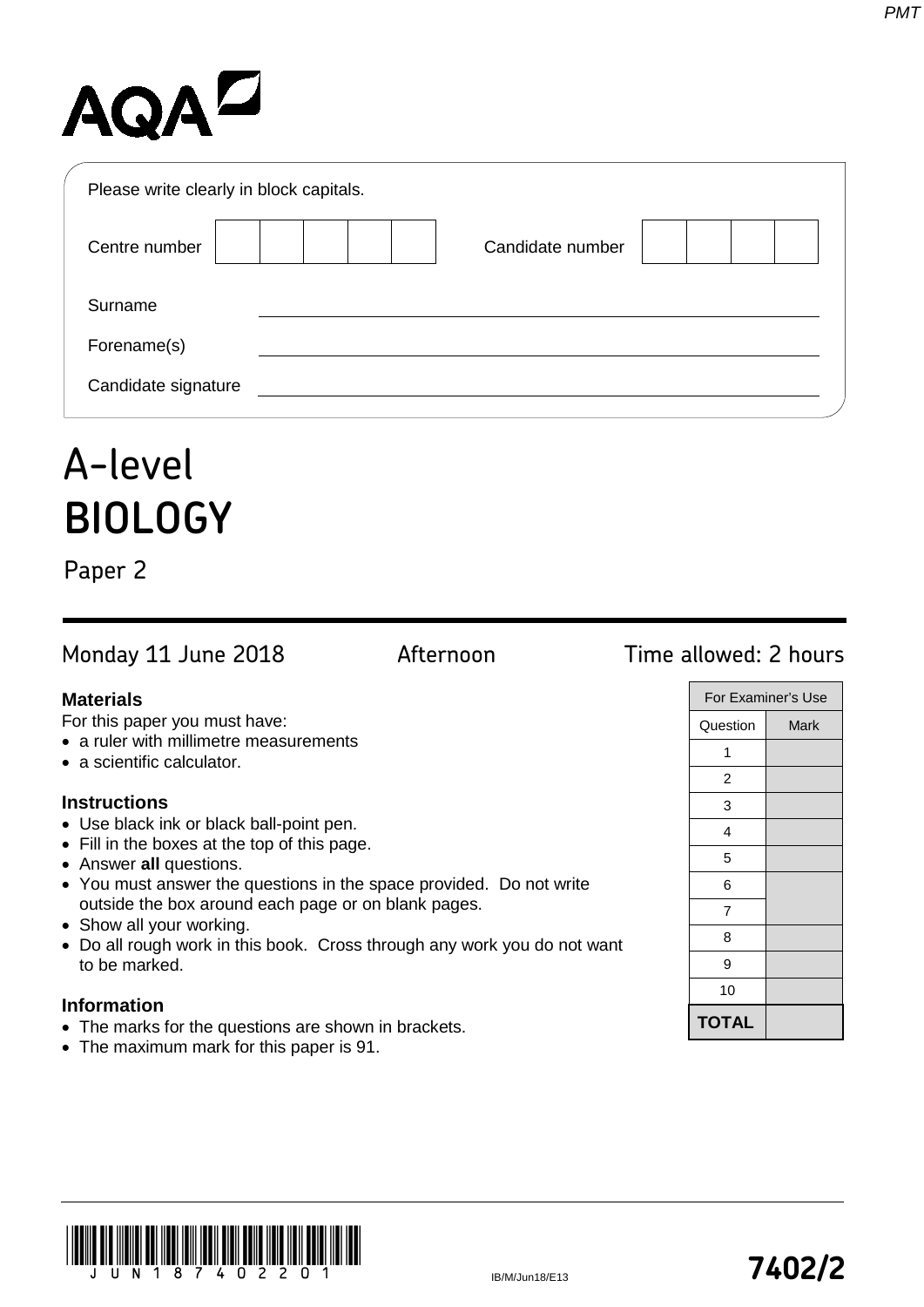*Do not write* 

|                                  | Answer all questions in the spaces provided.                                                                                                                                                      |
|----------------------------------|---------------------------------------------------------------------------------------------------------------------------------------------------------------------------------------------------|
| $\mathbf 0$<br>$\mathbf{1}$      | Heat stress is a condition that often occurs in plants exposed to high temperatures for<br>a prolonged period of time. Heat stress is a major factor in limiting the rate of<br>photosynthesis.   |
| 0                                | Heat stress decreases the light-dependent reaction of photosynthesis.                                                                                                                             |
|                                  | Explain why this leads to a decrease in the light-independent reaction.<br>[2 marks]                                                                                                              |
|                                  |                                                                                                                                                                                                   |
|                                  |                                                                                                                                                                                                   |
|                                  |                                                                                                                                                                                                   |
|                                  |                                                                                                                                                                                                   |
| $\overline{2}$<br>0              | Another effect of heat stress is a decrease in the activity of the enzyme rubisco. A<br>decrease in the activity of an enzyme means that the rate of the reaction it catalyses<br>becomes slower. |
|                                  | A decrease in the activity of the enzyme rubisco would limit the rate of photosynthesis.                                                                                                          |
|                                  | Explain why.<br>[2 marks]                                                                                                                                                                         |
|                                  |                                                                                                                                                                                                   |
|                                  |                                                                                                                                                                                                   |
|                                  |                                                                                                                                                                                                   |
|                                  |                                                                                                                                                                                                   |
| $\mathbf{3}$<br>$\mathbf 0$<br>1 |                                                                                                                                                                                                   |
|                                  | Where precisely is rubisco found in a cell?                                                                                                                                                       |
|                                  | [1 mark]                                                                                                                                                                                          |
|                                  |                                                                                                                                                                                                   |

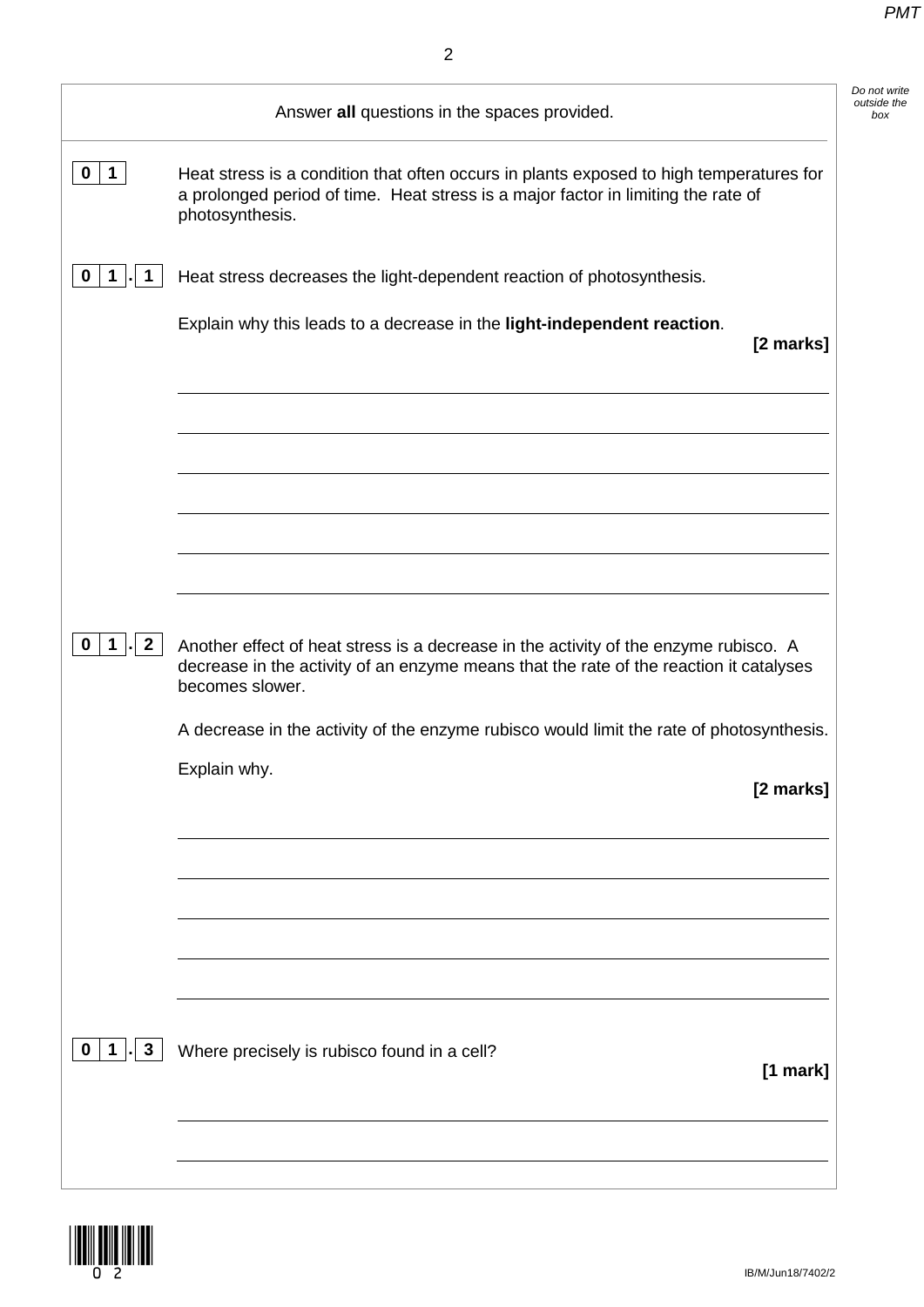



**9**

3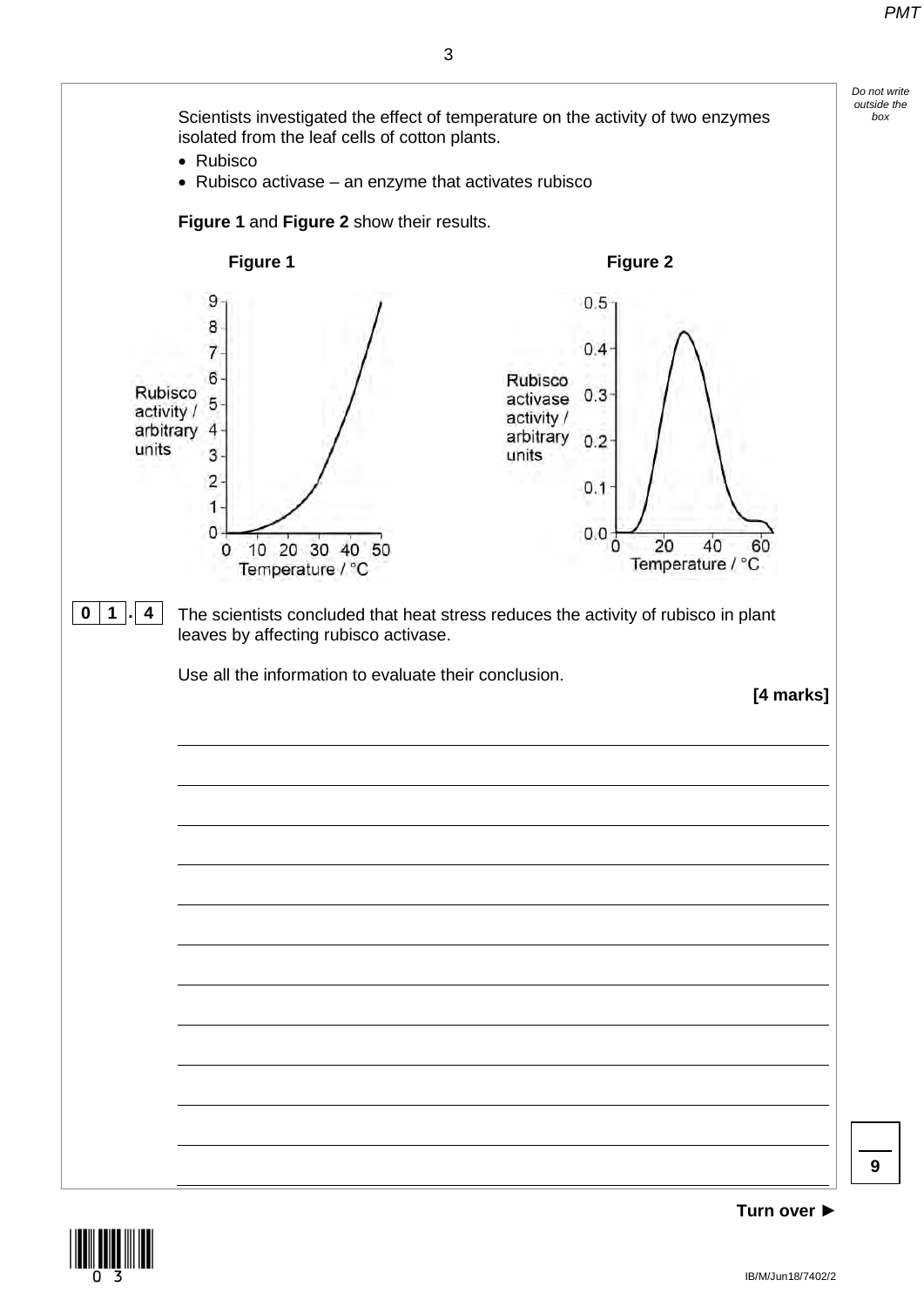| 2 <sub>1</sub><br>$\mathbf 1$<br>0 | There are different types of gene mutation.                                                                                                                   |
|------------------------------------|---------------------------------------------------------------------------------------------------------------------------------------------------------------|
|                                    | Put a tick $(\checkmark)$ in the box next to the statement which describes <b>incorrectly</b> the effect<br>of the mutation in an exon of a gene.<br>[1 mark] |
|                                    | A substitution may not result in a change to the<br>encoded amino acid.                                                                                       |
|                                    | An inversion will result in a change in the number of<br>DNA bases.                                                                                           |
|                                    | A deletion will result in a frame shift.                                                                                                                      |
|                                    | An addition will result in a frame shift.                                                                                                                     |
| $2$ .<br>$\mathbf{2}$<br>0         | Describe how alterations to tumour suppressor genes can lead to the development of                                                                            |
|                                    | tumours.<br>[3 marks]                                                                                                                                         |
|                                    |                                                                                                                                                               |
|                                    |                                                                                                                                                               |
|                                    |                                                                                                                                                               |
|                                    |                                                                                                                                                               |
|                                    |                                                                                                                                                               |
|                                    |                                                                                                                                                               |
|                                    |                                                                                                                                                               |

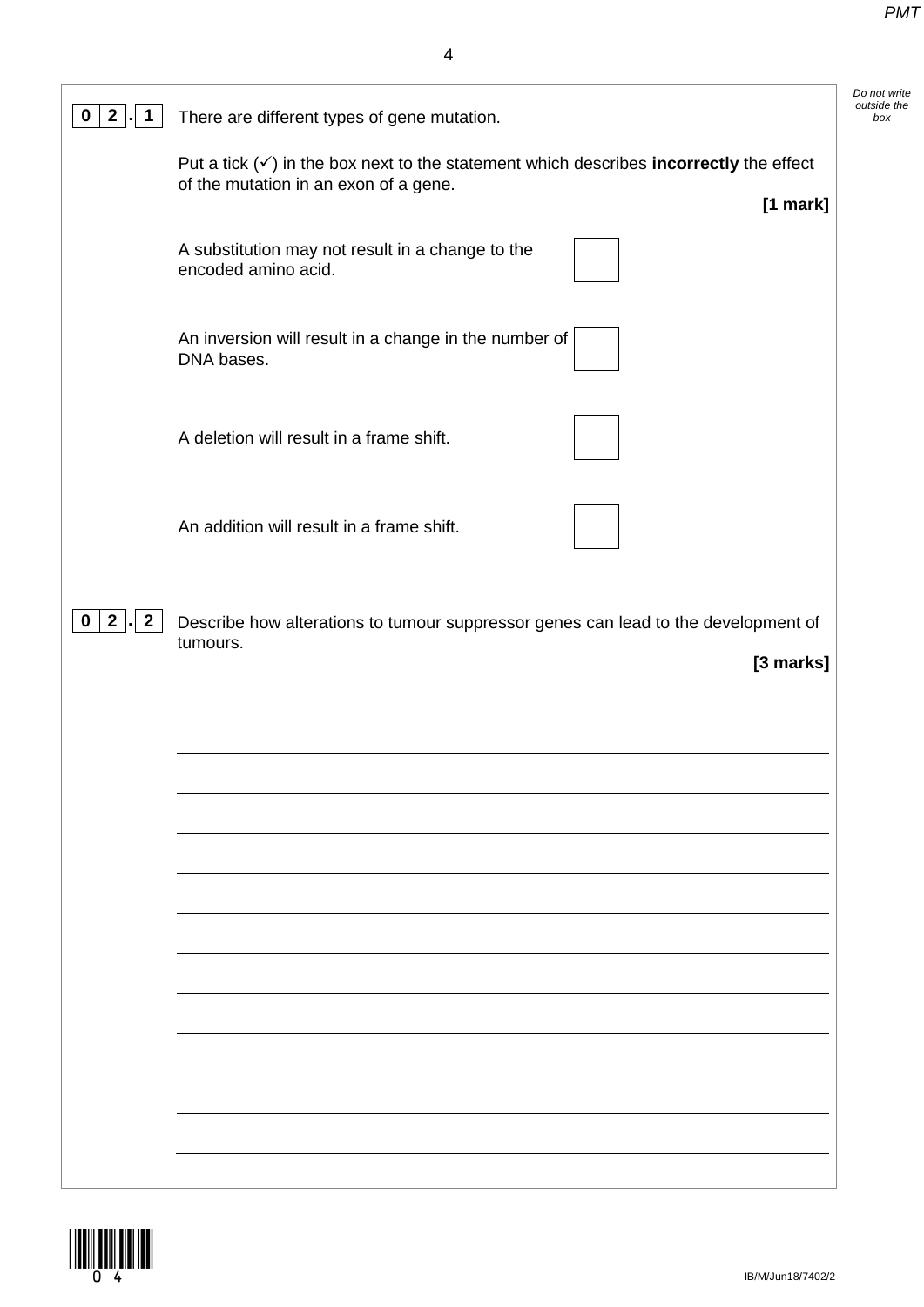*Do not write outside the* 

**6**

**[2 marks]**

### **0 2**  $\cdot$  **3** A type of malignant tumour cell divides every 8 hours.

Starting with one of these cells, how many tumour cells will be present after 4 weeks? Assume none of these cells will die.

Give your answer in standard form.

Answer =  $\frac{ }{ }$ 

**Turn over for the next question**

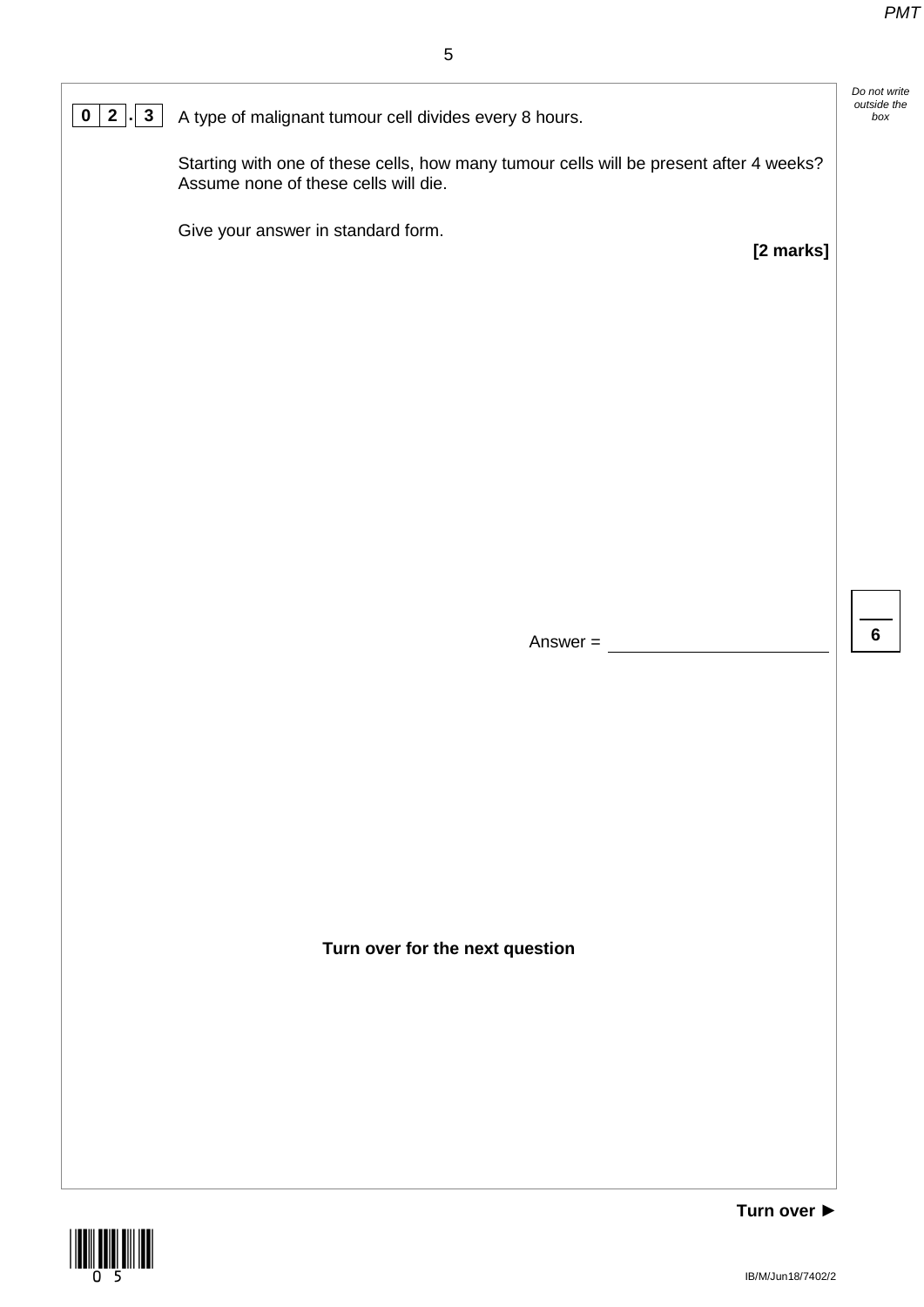

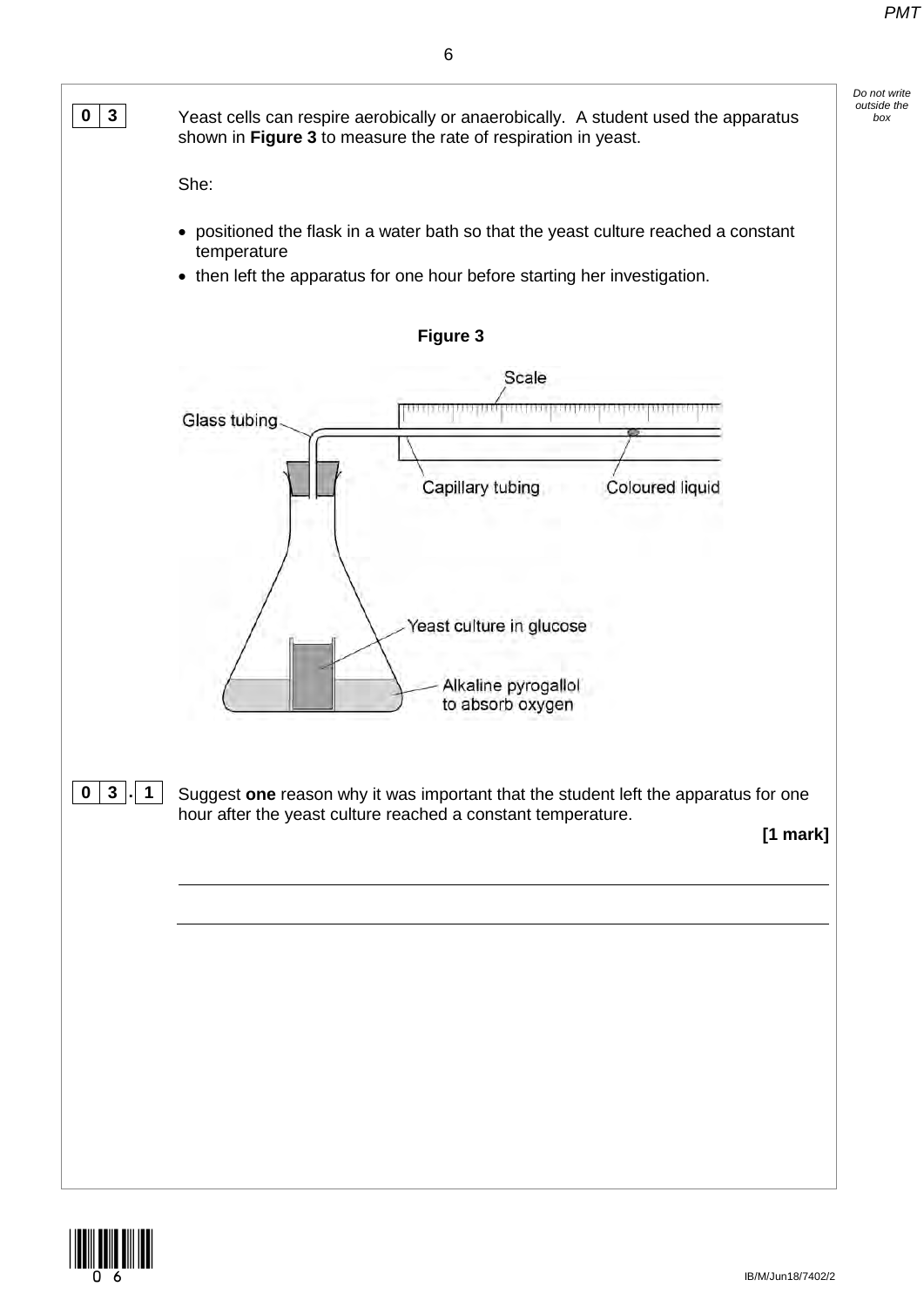*Do not write outside the* 

| $\mathbf{2}$<br>$\bf{0}$<br>$3\phantom{a}$    | During her investigation, the coloured liquid moved to the right.                                                                          |
|-----------------------------------------------|--------------------------------------------------------------------------------------------------------------------------------------------|
|                                               | Explain why it moved to the right.<br>[2 marks]                                                                                            |
|                                               |                                                                                                                                            |
|                                               |                                                                                                                                            |
|                                               |                                                                                                                                            |
|                                               |                                                                                                                                            |
|                                               |                                                                                                                                            |
|                                               |                                                                                                                                            |
|                                               |                                                                                                                                            |
| 3 <sup>1</sup><br>$\mathbf{3}$<br>$\mathbf 0$ | The student found that the coloured liquid moved 1.5 cm in 24 hours. The diameter of<br>the lumen (hole) of the capillary tubing was 1 mm. |
|                                               | The volume of a capillary tubing is given by $\pi r^2 l$ , where $\pi$ is 3.14 and $l =$ length.                                           |
|                                               | Calculate the volume of gas produced in $cm3 hour-1$ .<br>Show your working.                                                               |
|                                               | [2 marks]                                                                                                                                  |
|                                               |                                                                                                                                            |
|                                               |                                                                                                                                            |
|                                               |                                                                                                                                            |
|                                               |                                                                                                                                            |
|                                               |                                                                                                                                            |
|                                               |                                                                                                                                            |
|                                               |                                                                                                                                            |
|                                               |                                                                                                                                            |

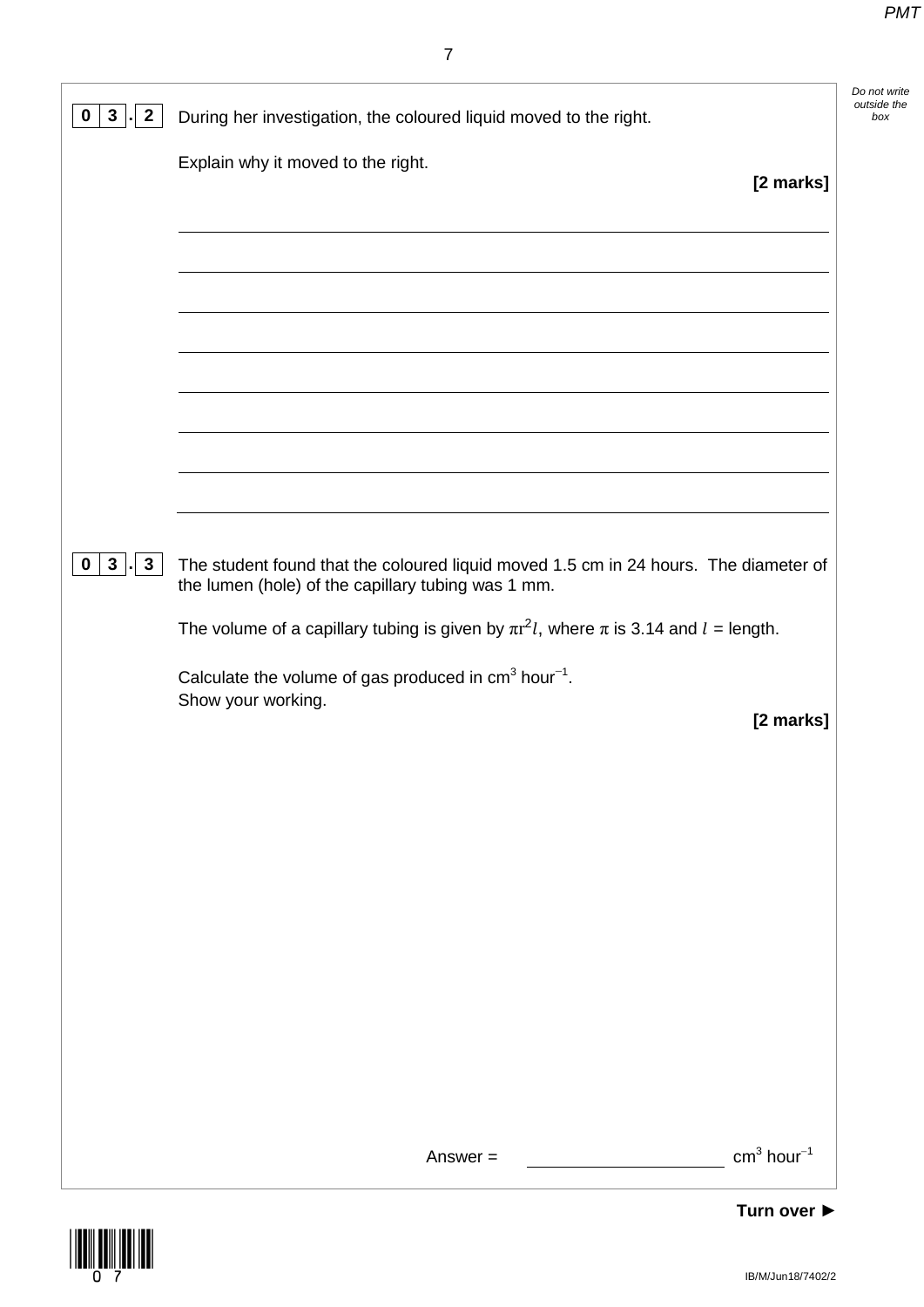

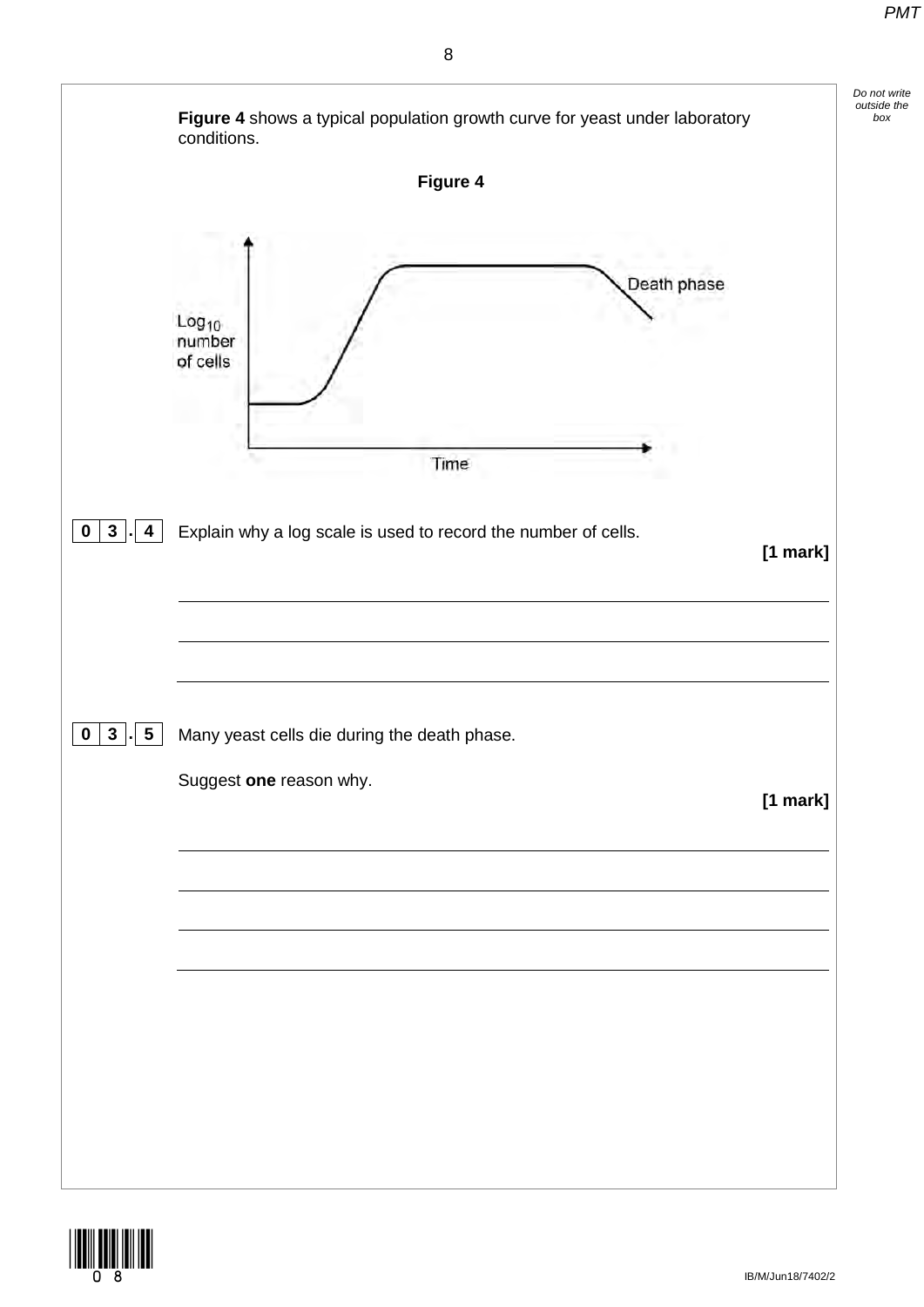*Do not write outside the* 

9

**0 3**  $\begin{bmatrix} . & 0 & 0 \\ 0 & . & . \end{bmatrix}$  The following equation can be used to make predictions of the growth in the population of yeast cells under ideal laboratory conditions.

 $X_t = X_0 e^{rt}$ 

 $X_t$  = the population after a certain time

 $X_0$  = the population at the start

*e* = 2.72 (base of natural logarithm)

 $r =$  growth rate

 $t =$  time period in hours over which r applies

A population of 2000 yeast cells was left for 10 hours. The value for the growth rate was 0.5

Assuming no yeast cells died, calculate the predicted size of the population after 10 hours. Show your working.

**[2 marks]**

Answer =

**9**

**Turn over for the next question**

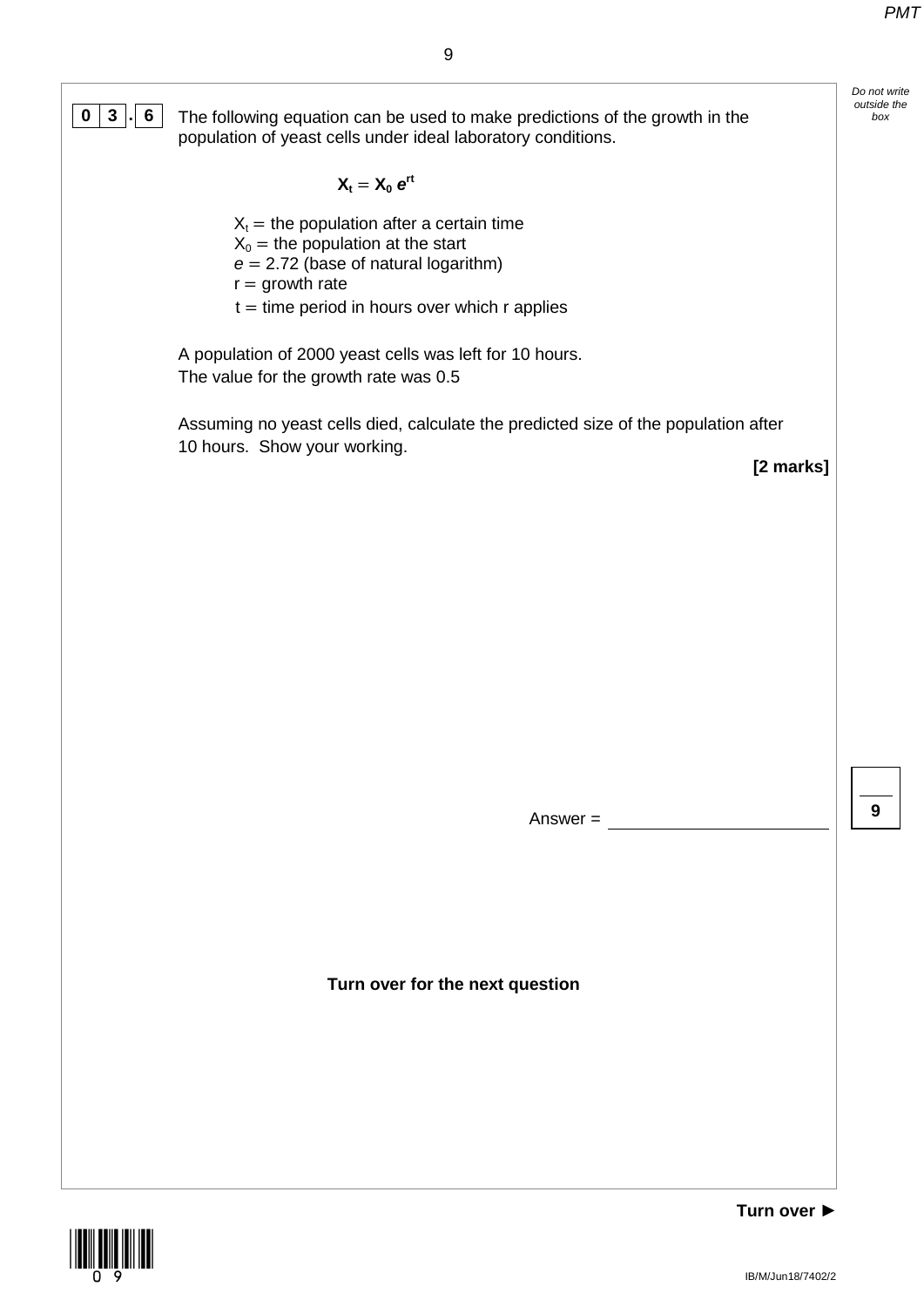

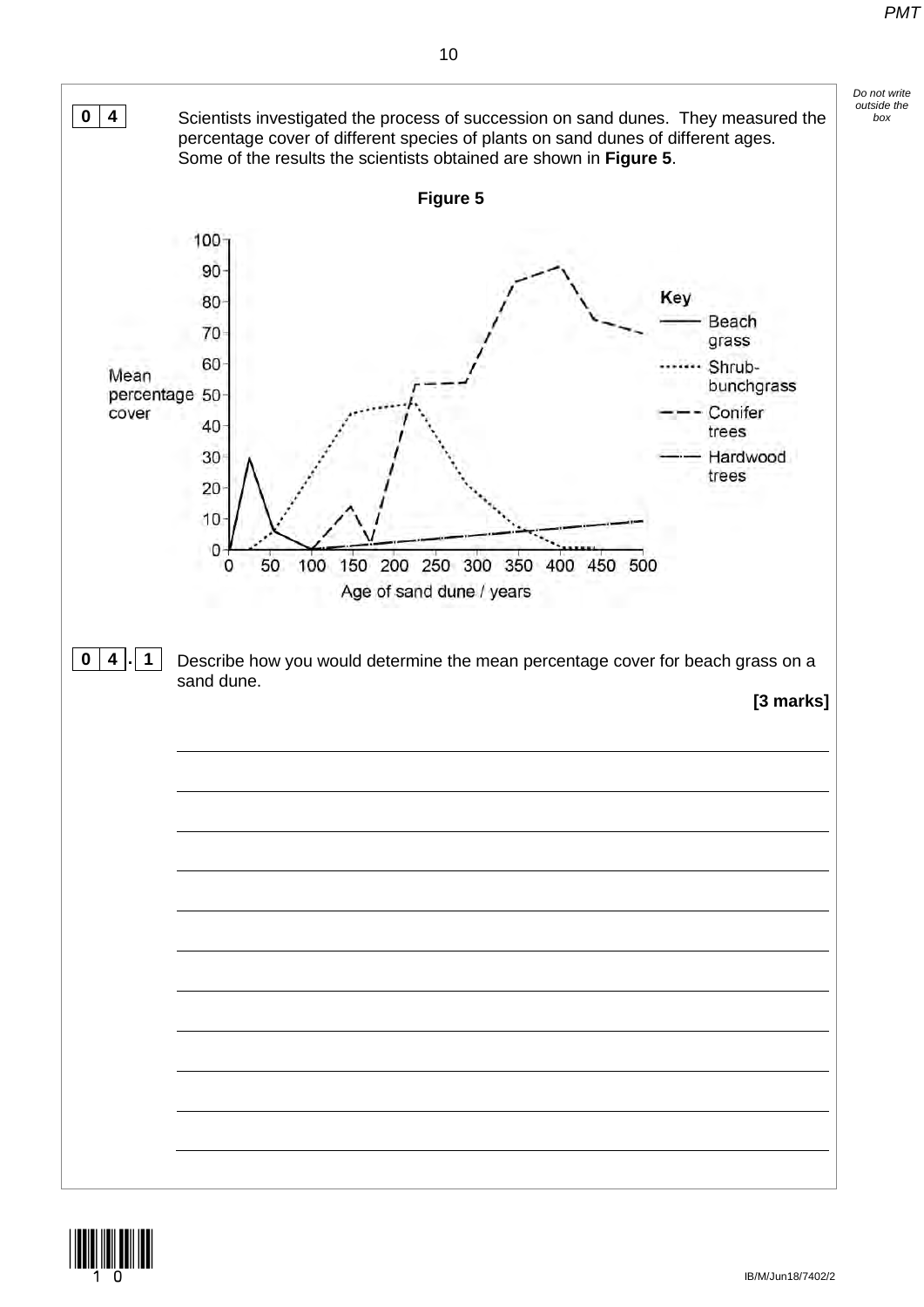*Do not write outside the* 



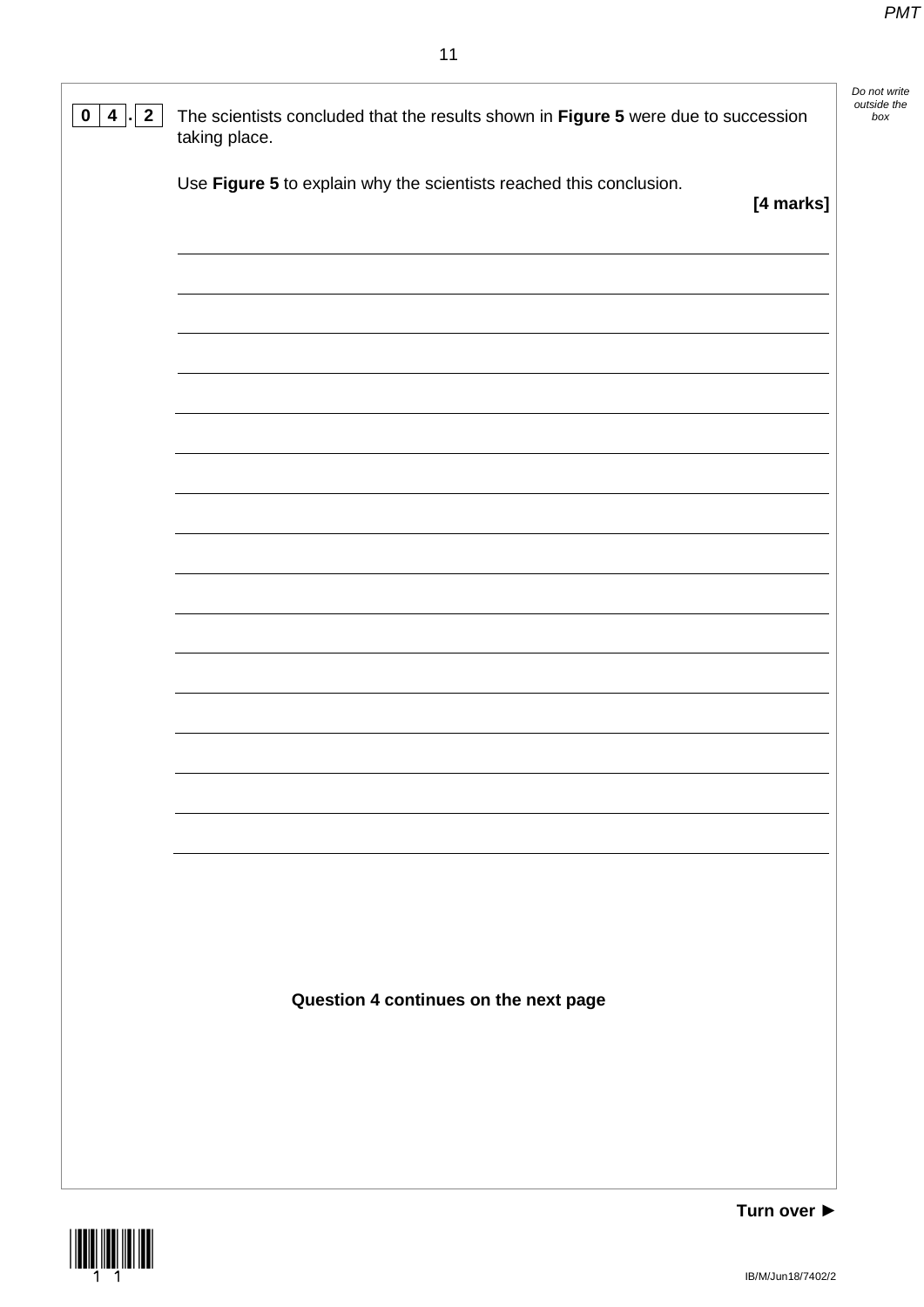

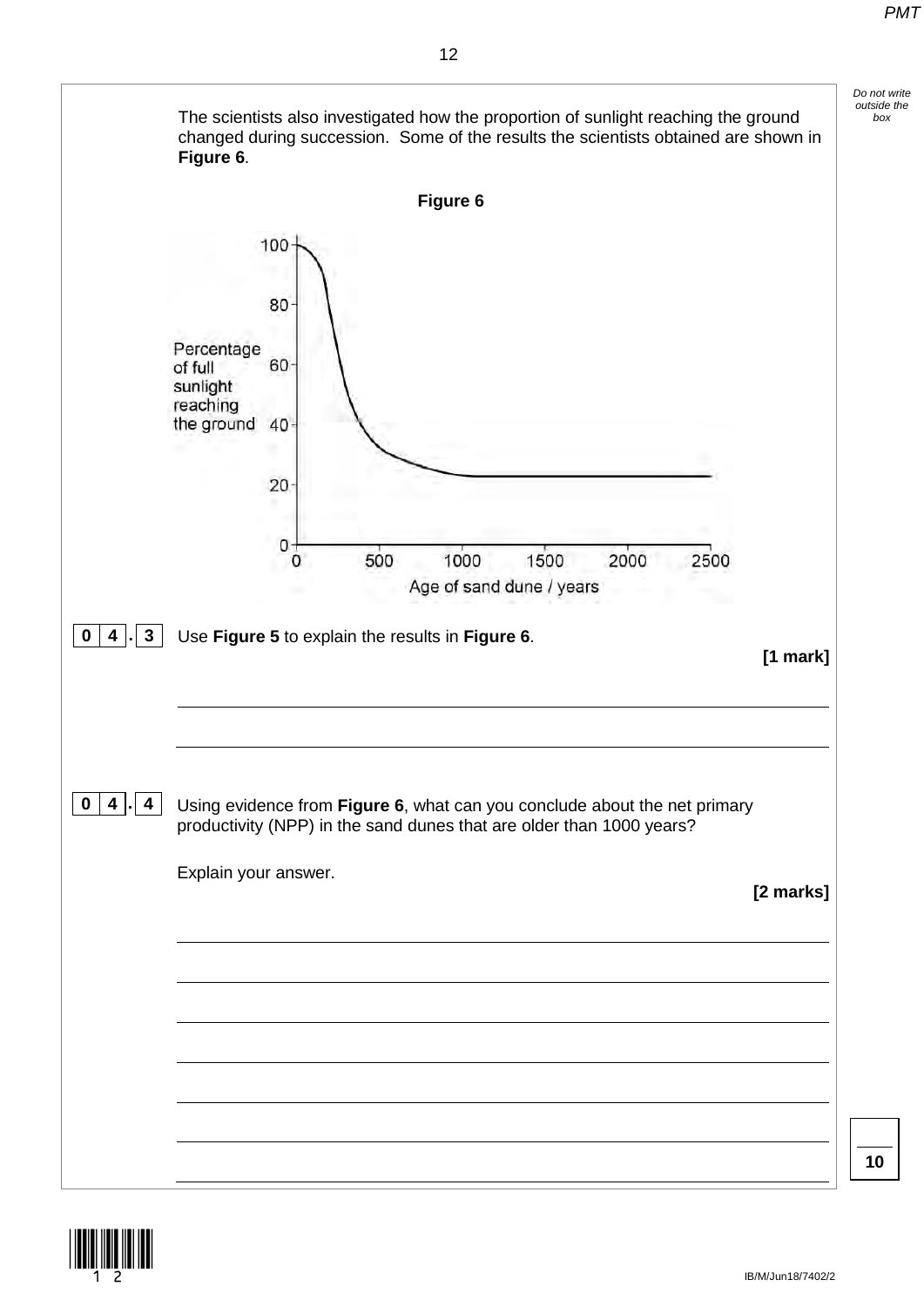

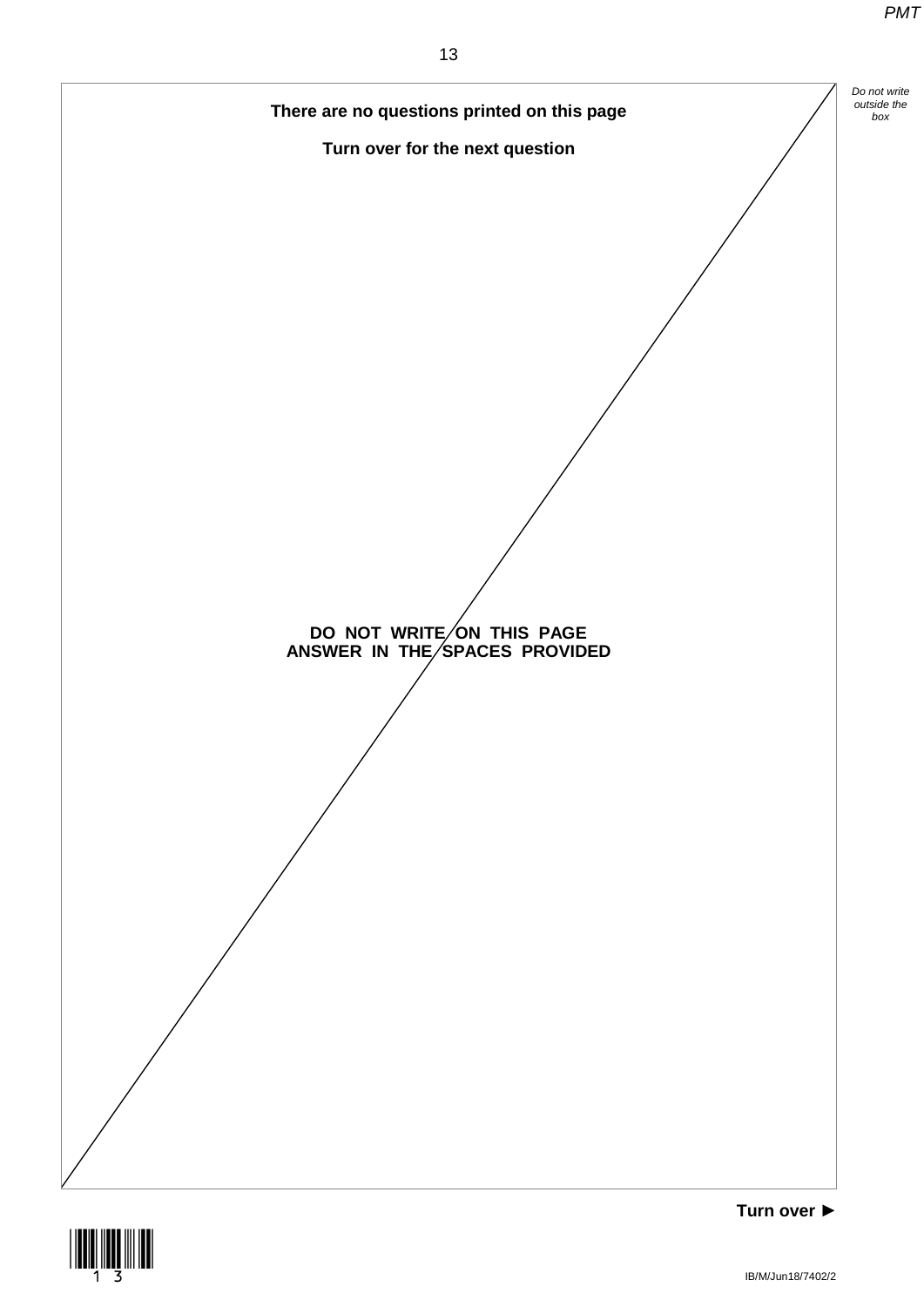Scientists investigated the effect of these drugs on the volume of urine produced by

**0 5** Furosemide and CVT are drugs used to remove excess fluid from the body.

*Do not write outside the* 

human volunteers. The scientists used the following method. • They divided volunteers into three groups, **A**, **B** and **C** at random. • They gave all the volunteers the same food for 3 days. • After 3 days, they gave the volunteers in group **A** a tablet containing furosemide, the volunteers in group **B** a tablet containing CVT and the volunteers in group **C** a placebo (a tablet that did **not** contain either drug). • They then found the mean volume of urine produced by each group in the 4 hours after taking the tablets. Some of the results the scientists obtained are shown in **Table 1**. A value of  $\pm$  2 standard deviations from the mean includes over 95% of the data. **Table 1 Group Mean volume of urine produced in 4 hours / cm3 (**± **2 standard deviations) A**  (furosemide) 1980 (± 152) **B**  (CVT) 1201  $(+ 119)$ **C**  (placebo) 312  $(\pm 57)$ **0 5 . 1** All the volunteers were given the same food for 3 days. Suggest and explain **one** reason why they were given the same food. **[2 marks]**

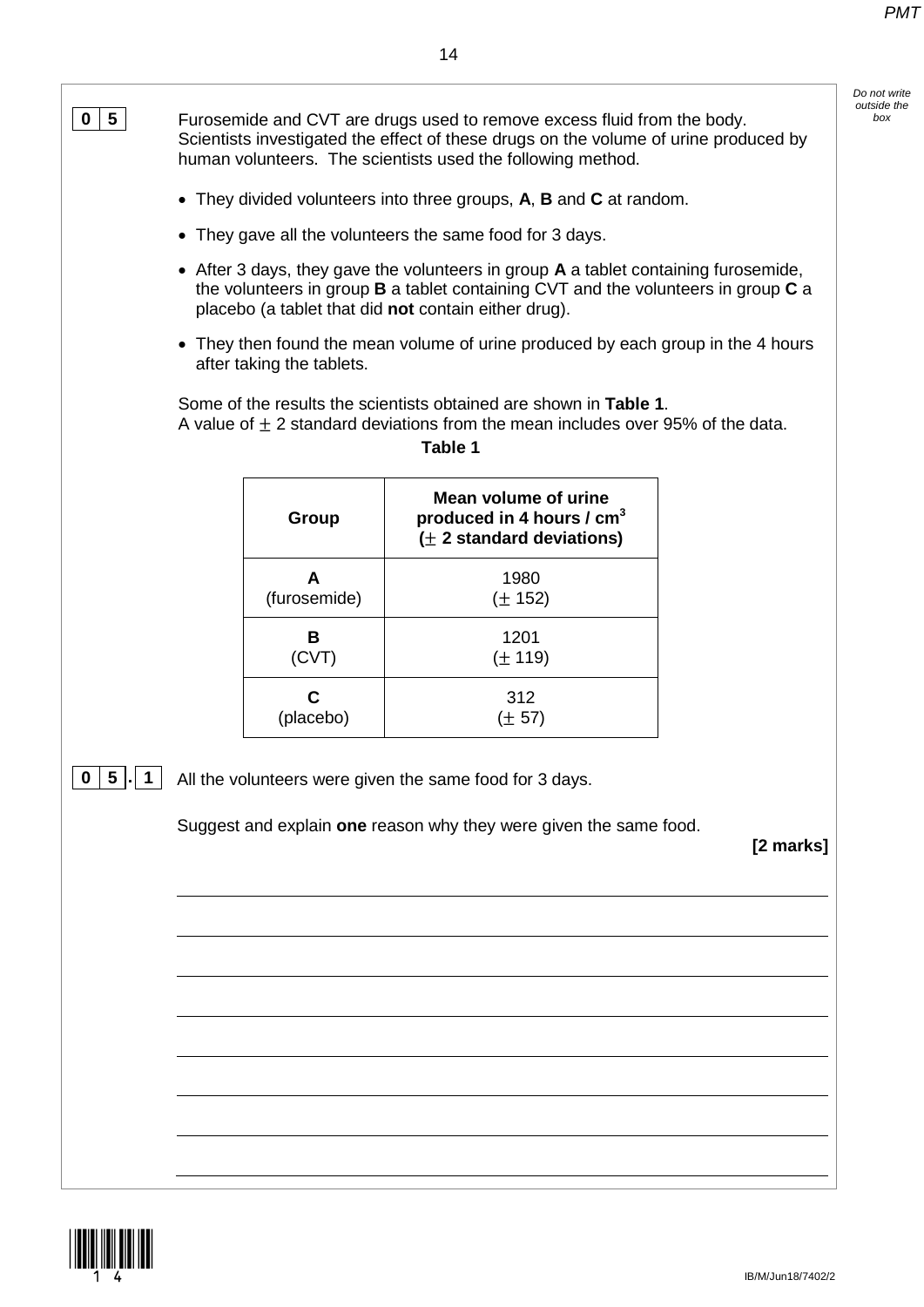*Do not write outside the* 

٦

| $\overline{\mathbf{5}}$<br>$\mathbf{2}$<br>$\bf{0}$ | Using Table 1, what can you conclude about the effectiveness of furosemide and CVT<br>in the removal of excess fluid from the body? |
|-----------------------------------------------------|-------------------------------------------------------------------------------------------------------------------------------------|
|                                                     | [2 marks]                                                                                                                           |
|                                                     |                                                                                                                                     |
|                                                     |                                                                                                                                     |
|                                                     |                                                                                                                                     |
|                                                     |                                                                                                                                     |
|                                                     |                                                                                                                                     |
|                                                     |                                                                                                                                     |
|                                                     |                                                                                                                                     |
|                                                     |                                                                                                                                     |
| $5\phantom{.0}$<br>$\mathbf{3}$<br>$\mathbf{0}$     | Furosemide is sometimes used to treat high blood pressure.                                                                          |
|                                                     | Suggest how furosemide would cause a decrease in blood pressure.                                                                    |
|                                                     | [1 mark]                                                                                                                            |
|                                                     |                                                                                                                                     |
|                                                     |                                                                                                                                     |
|                                                     |                                                                                                                                     |
|                                                     |                                                                                                                                     |
|                                                     |                                                                                                                                     |
| $5\overline{)}$                                     |                                                                                                                                     |
| $\mathbf 0$<br>4                                    | Furosemide inhibits the absorption of sodium and chloride ions from the filtrate<br>produced in the nephrons.                       |
|                                                     |                                                                                                                                     |
|                                                     | Explain how furosemide causes an increase in the volume of urine produced.<br>[3 marks]                                             |
|                                                     |                                                                                                                                     |
|                                                     |                                                                                                                                     |
|                                                     |                                                                                                                                     |
|                                                     |                                                                                                                                     |
|                                                     |                                                                                                                                     |
|                                                     |                                                                                                                                     |
|                                                     |                                                                                                                                     |
|                                                     |                                                                                                                                     |
|                                                     |                                                                                                                                     |
|                                                     |                                                                                                                                     |

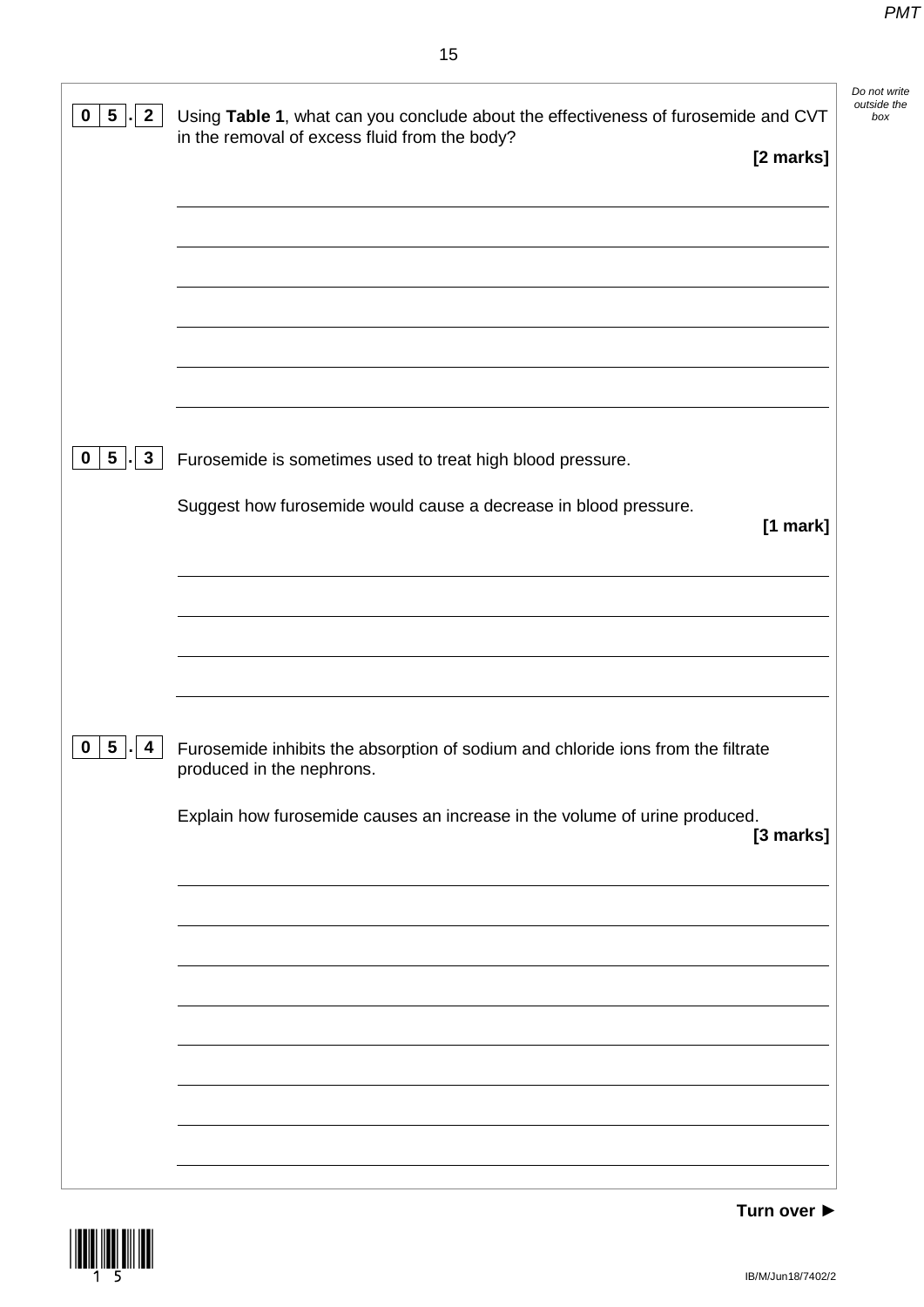*Do not write* 

The scientists also measured the mean rate of flow of blood plasma into the kidneys. *box* box

The results the scientists obtained are shown in **Table 2**.

| Γable |  |
|-------|--|
|       |  |

| Group             | Mean rate of flow of blood<br>plasma into the<br>kidneys / $cm3 min-1$ |
|-------------------|------------------------------------------------------------------------|
| А<br>(furosemide) | 380                                                                    |
| в<br>(CVT)        | 342                                                                    |
| С<br>(placebo)    | 295                                                                    |

**0** | **5**  $\vert \cdot \vert$  **5** | The mean rate of flow of blood plasma is 60% of the mean rate of blood flow into the kidneys.

> How much greater is the flow of blood into the kidneys with furosemide than with group  $C$  (placebo) over the 4 hours of the investigation? Give your answer in  $cm<sup>3</sup>$ .

**[1 mark]**

Answer =  $cm^3$  | | 9



IB/M/Jun18/7402/2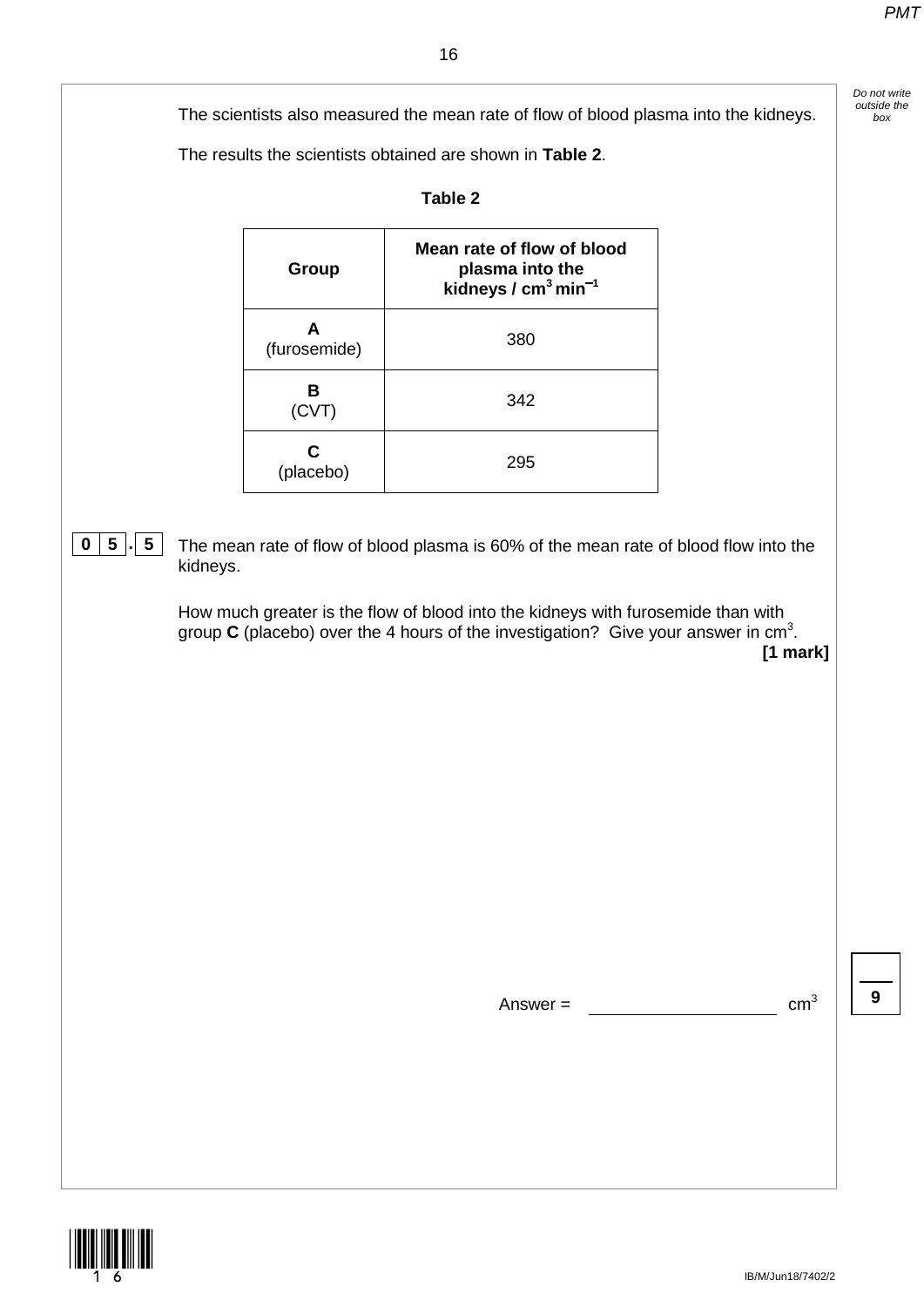

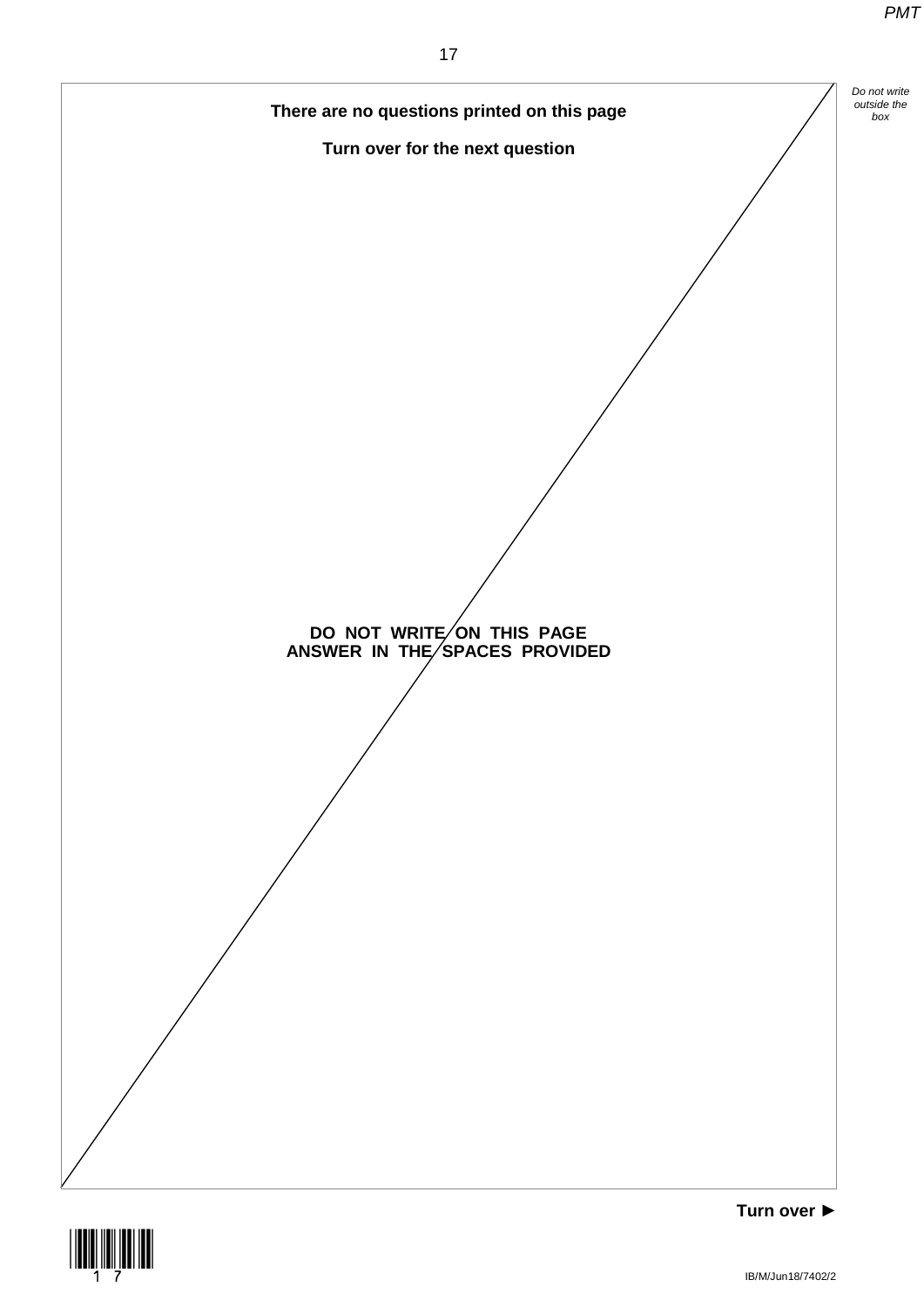*Do not write outside the* 

**[2 marks]**

## **0 6 . 1** In genetic crosses, the observed phenotypic ratios obtained in the offspring are often **not** the same as the expected ratios. Suggest **two** reasons why. 1  $\mathfrak{D}$ In tomato plants, the genes for height and for the type of leaf are on the same homologous pair of chromosomes. The allele **T**, for a tall plant, is dominant to the allele **t**, for a dwarf plant. The allele **M**, for normal leaves, is dominant to the allele **m**, for mottled leaves. A biologist carried out crosses between parent plants heterozygous for both genes and examined the offspring produced. The position of the two alleles for both genes was the same in each parent plant as shown in **Figure 7**. The phenotypes and number of offspring produced are shown in **Table 3**. **Figure 7** M **Table 3 Phenotype of offspring**  $\vert$  **Number of offspring** Tall plants and normal leaves and the 1860 Tall plants and mottled leaves Tall plants and mottled leaves Dwarf plants and normal leaves and the state of the state of the state of the state of the state of the state o Dwarf plants and mottled leaves 1580 **0 6** . **2** What would be the genotype of the offspring with dwarf plants and mottled leaves?

<u>|| || || || || || || || || || || || ||</u>

**[1 mark]**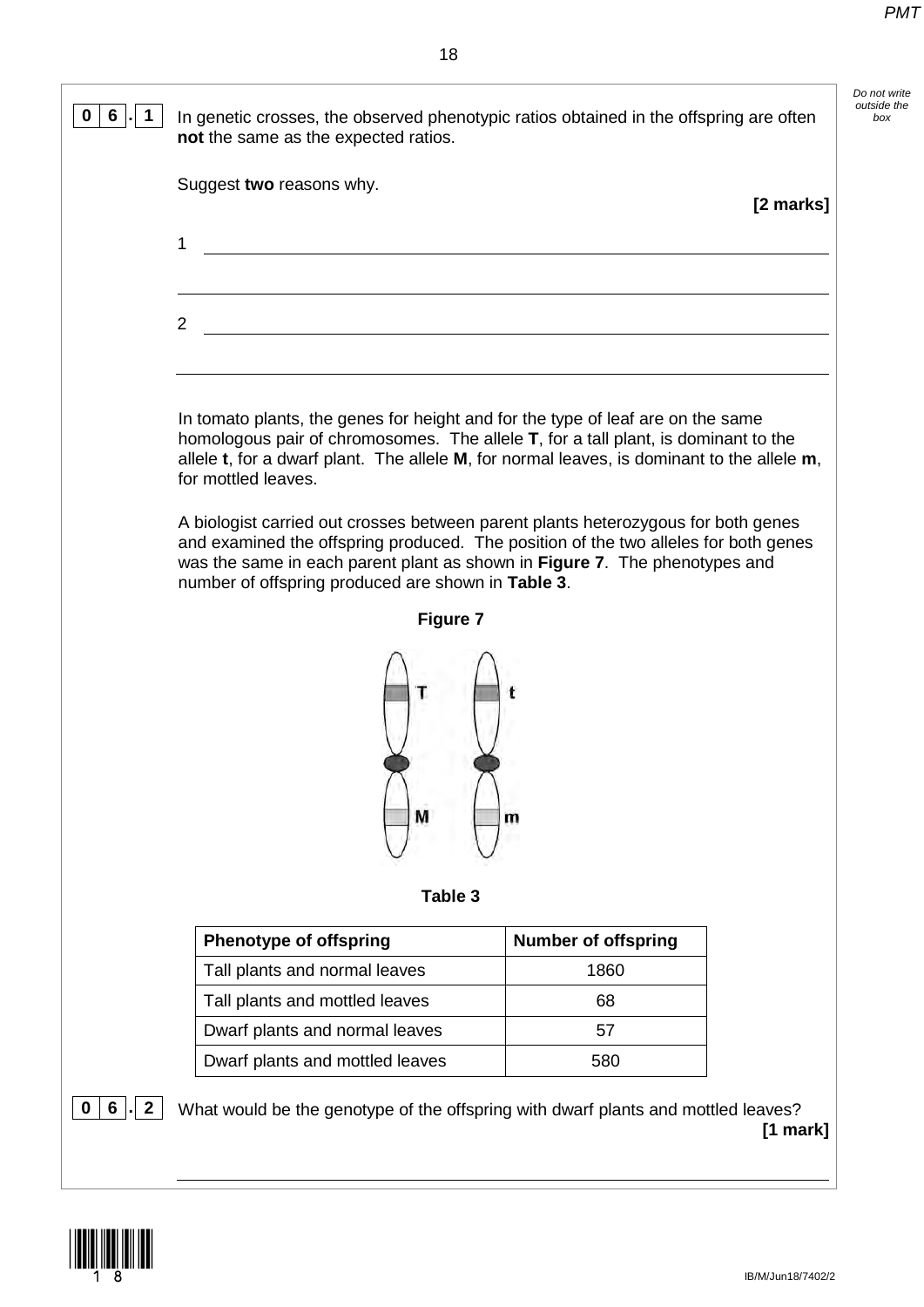| $\mathbf{3}$<br>$6\phantom{.}$<br>0                       | Use the information provided to explain the results in Table 3.                                                                                                                                                      |                           | [3 marks] | Do not write<br>outside the<br>box |
|-----------------------------------------------------------|----------------------------------------------------------------------------------------------------------------------------------------------------------------------------------------------------------------------|---------------------------|-----------|------------------------------------|
|                                                           |                                                                                                                                                                                                                      |                           |           |                                    |
|                                                           |                                                                                                                                                                                                                      |                           |           |                                    |
|                                                           |                                                                                                                                                                                                                      |                           |           |                                    |
|                                                           |                                                                                                                                                                                                                      |                           |           |                                    |
|                                                           |                                                                                                                                                                                                                      |                           |           |                                    |
| $6\phantom{.}6$<br>$\mathbf 0$<br>$\overline{\mathbf{4}}$ | Complete Table 4 to show the expected ratio of phenotypes if the same cross had<br>been carried out but the genes for height of plant and for the type of leaf were on<br>different homologous pairs of chromosomes. |                           |           |                                    |
|                                                           |                                                                                                                                                                                                                      |                           | [2 marks] |                                    |
|                                                           | Table 4                                                                                                                                                                                                              |                           |           |                                    |
|                                                           | <b>Phenotype of offspring</b>                                                                                                                                                                                        | <b>Ratio of offspring</b> |           |                                    |
|                                                           |                                                                                                                                                                                                                      |                           |           |                                    |
|                                                           |                                                                                                                                                                                                                      |                           |           |                                    |
|                                                           |                                                                                                                                                                                                                      |                           |           | 8                                  |

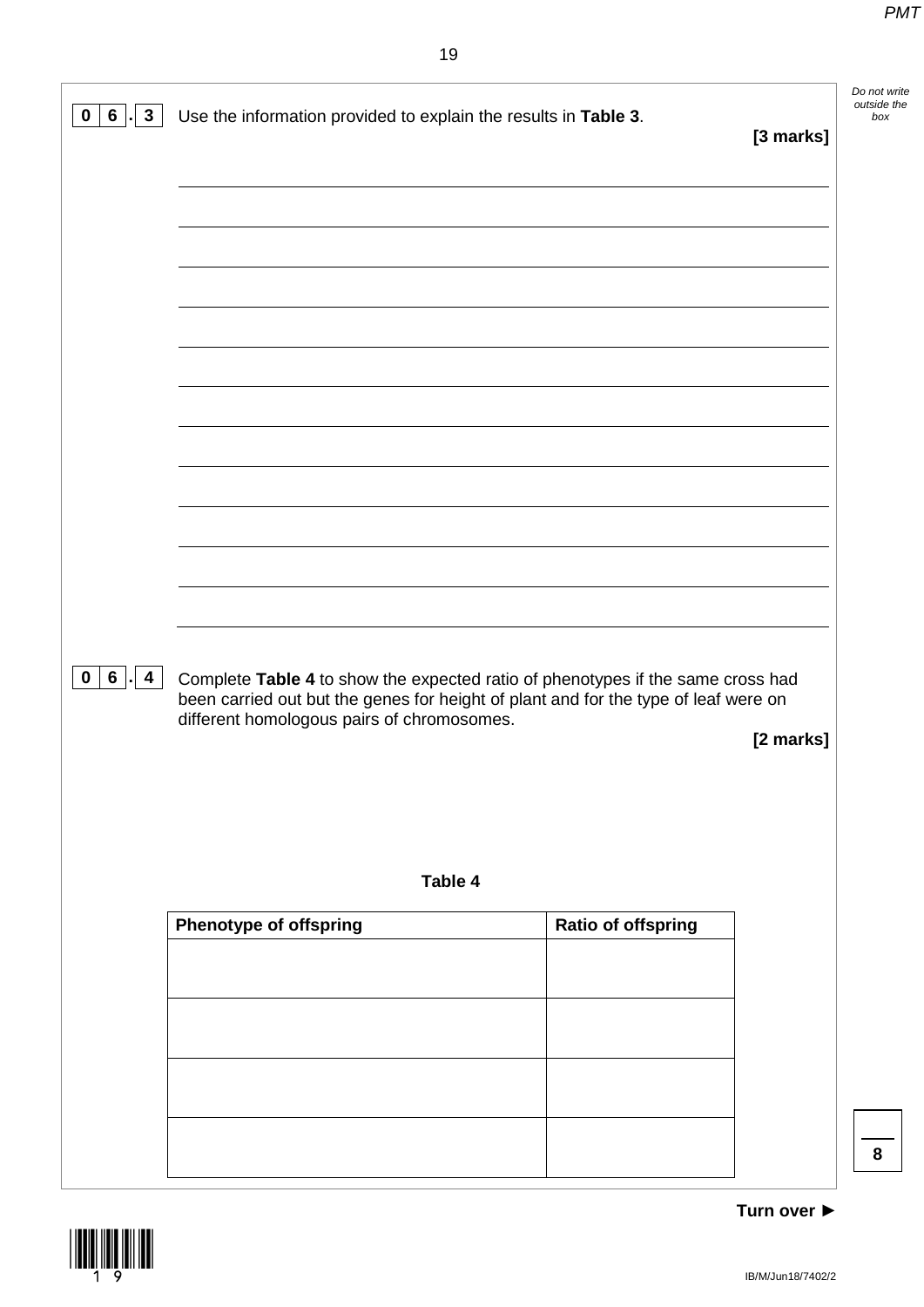*Do not write outside the* 

| 0<br>7                                         | Dopamine is a neurotransmitter released in some synapses in the brain. The<br>transmission of dopamine is similar to that of acetylcholine.                                                                                                                                 | Do not<br>outside<br>bo) |
|------------------------------------------------|-----------------------------------------------------------------------------------------------------------------------------------------------------------------------------------------------------------------------------------------------------------------------------|--------------------------|
|                                                | Dopamine stimulates the production of nerve impulses in postsynaptic neurones.                                                                                                                                                                                              |                          |
|                                                | Describe how.                                                                                                                                                                                                                                                               |                          |
|                                                | Do not include in your answer the events leading to the release of dopamine and the<br>events following production of nerve impulses at postsynaptic neurones.<br>[3 marks]                                                                                                 |                          |
|                                                |                                                                                                                                                                                                                                                                             |                          |
|                                                |                                                                                                                                                                                                                                                                             |                          |
|                                                |                                                                                                                                                                                                                                                                             |                          |
|                                                |                                                                                                                                                                                                                                                                             |                          |
|                                                |                                                                                                                                                                                                                                                                             |                          |
|                                                |                                                                                                                                                                                                                                                                             |                          |
| $\overline{7}$<br>$\mathbf{2}$<br>$\mathbf{0}$ | Dopamine has a role in numerous processes in the brain including pain relief. The<br>release of dopamine can be stimulated by chemicals called endorphins produced in<br>the brain. Endorphins attach to opioid receptors on presynaptic neurones that release<br>dopamine. |                          |
|                                                | Morphine is a drug that has a similar structure to endorphins and can provide pain<br>relief.                                                                                                                                                                               |                          |
|                                                | Explain how.<br>[2 marks]                                                                                                                                                                                                                                                   |                          |
|                                                |                                                                                                                                                                                                                                                                             |                          |
|                                                |                                                                                                                                                                                                                                                                             |                          |
|                                                |                                                                                                                                                                                                                                                                             |                          |
|                                                |                                                                                                                                                                                                                                                                             |                          |

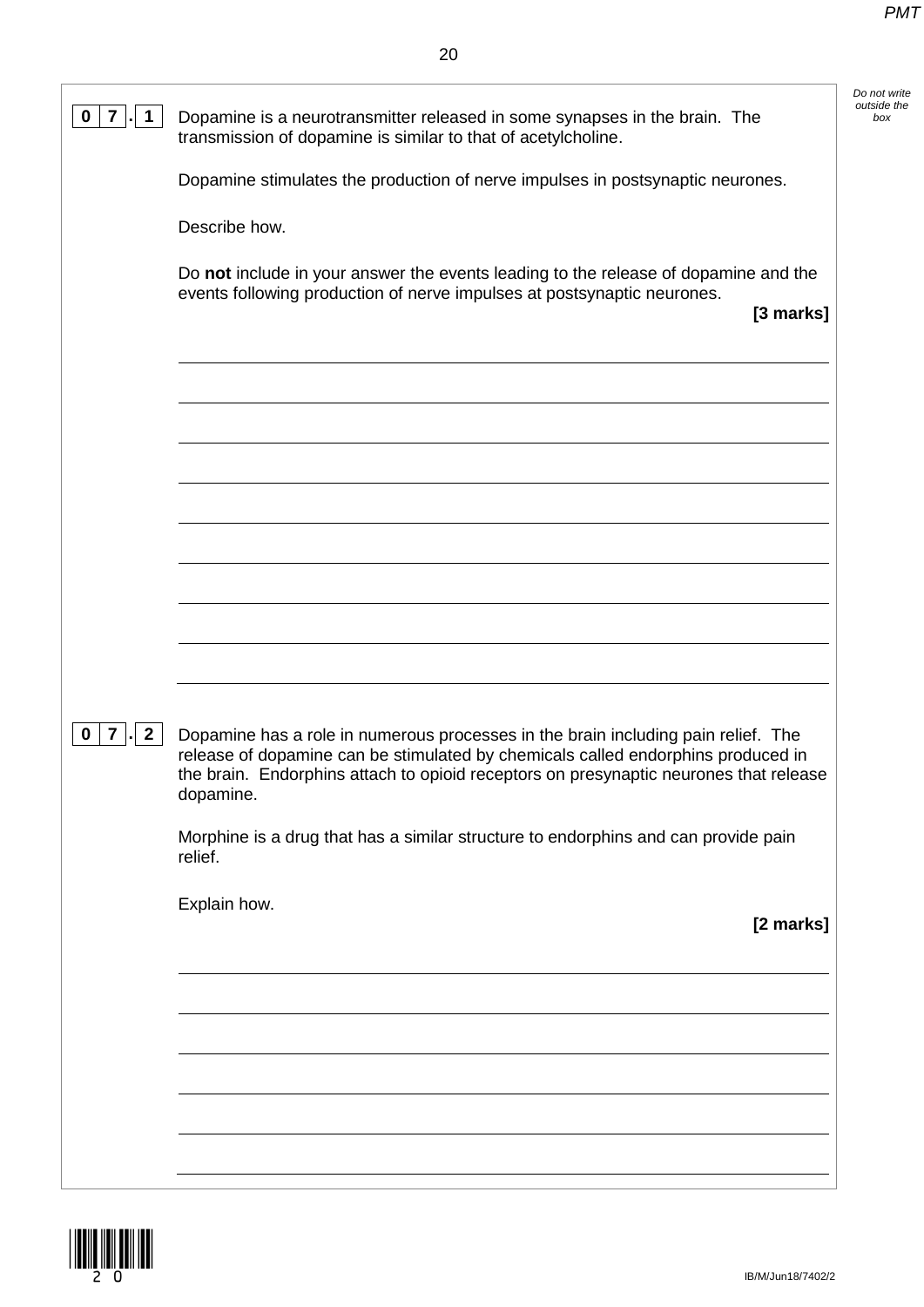*Do not write* 

| $\mathbf{3}$<br>$\mathbf 0$<br>$\overline{7}$ | GABA is a neurotransmitter released in some inhibitory synapses in the brain. GABA<br>causes negatively charged chloride ions to enter postsynaptic neurones. | outside the<br>box |
|-----------------------------------------------|---------------------------------------------------------------------------------------------------------------------------------------------------------------|--------------------|
|                                               | Explain how this inhibits postsynaptic neurones.<br>[3 marks]                                                                                                 |                    |
|                                               |                                                                                                                                                               |                    |
|                                               |                                                                                                                                                               |                    |
|                                               |                                                                                                                                                               |                    |
|                                               |                                                                                                                                                               |                    |
|                                               |                                                                                                                                                               |                    |
|                                               |                                                                                                                                                               |                    |
|                                               |                                                                                                                                                               |                    |
|                                               |                                                                                                                                                               |                    |
|                                               |                                                                                                                                                               | 8                  |
|                                               |                                                                                                                                                               |                    |
|                                               |                                                                                                                                                               |                    |
|                                               |                                                                                                                                                               |                    |
|                                               | Turn over for the next question                                                                                                                               |                    |
|                                               |                                                                                                                                                               |                    |
|                                               |                                                                                                                                                               |                    |
|                                               |                                                                                                                                                               |                    |
|                                               |                                                                                                                                                               |                    |
|                                               |                                                                                                                                                               |                    |

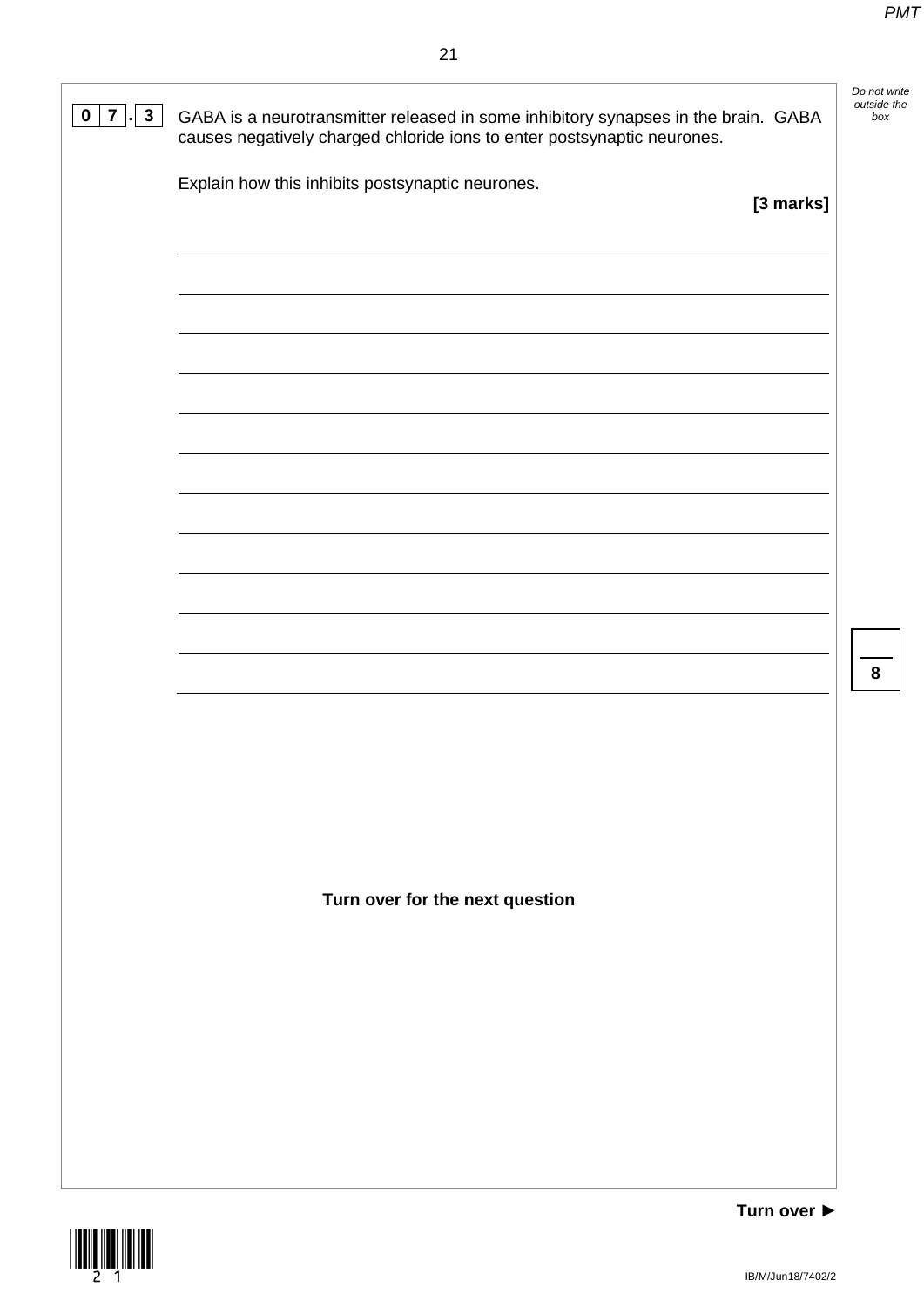



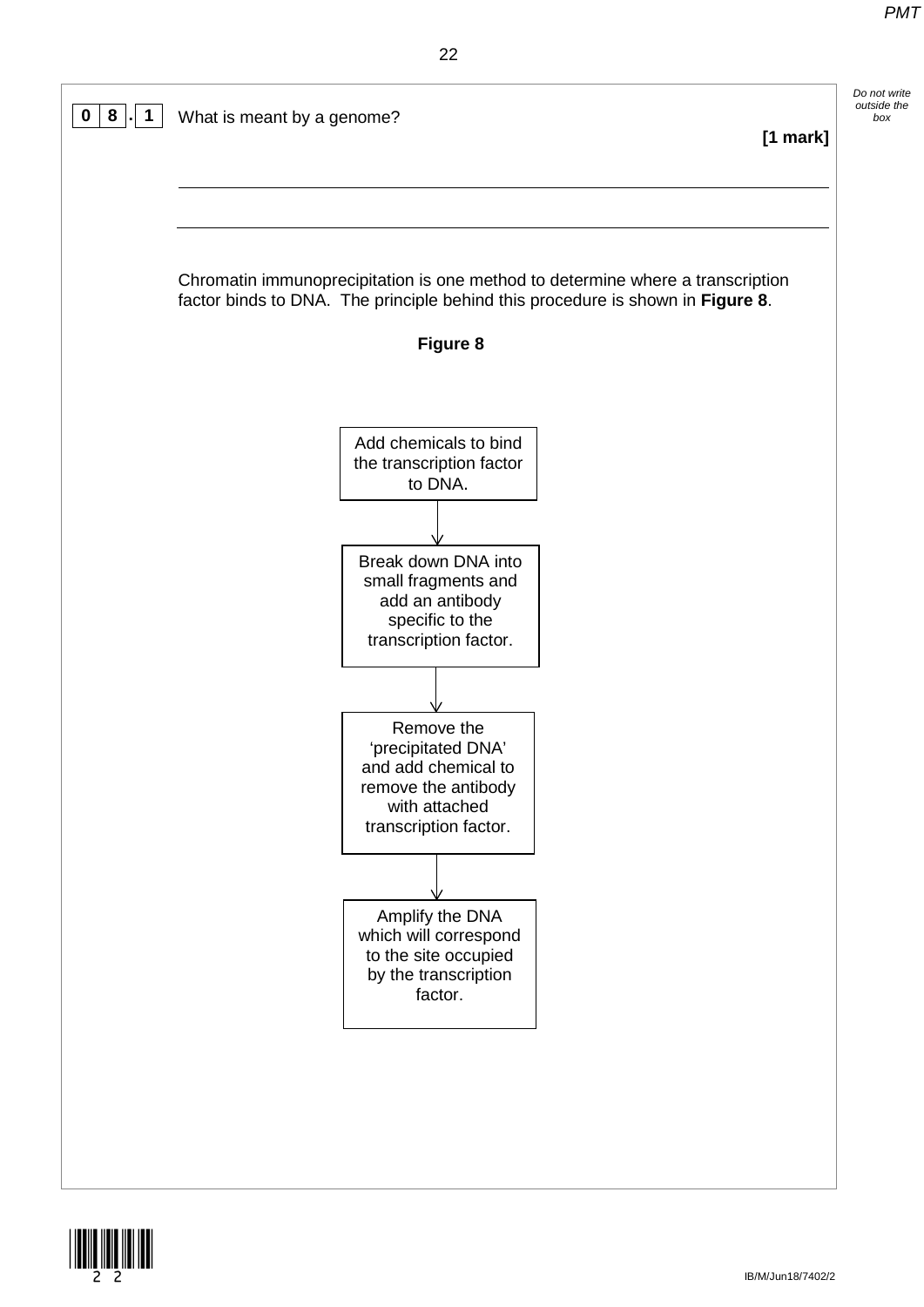*Do not write outside the* 

| 8                                        | Do not<br>outside<br>Explain why the antibody binds to the transcription factor.<br>[2 marks]                                                                                                                                                                                                                                                                                                                                                                                                            |
|------------------------------------------|----------------------------------------------------------------------------------------------------------------------------------------------------------------------------------------------------------------------------------------------------------------------------------------------------------------------------------------------------------------------------------------------------------------------------------------------------------------------------------------------------------|
|                                          |                                                                                                                                                                                                                                                                                                                                                                                                                                                                                                          |
|                                          |                                                                                                                                                                                                                                                                                                                                                                                                                                                                                                          |
|                                          |                                                                                                                                                                                                                                                                                                                                                                                                                                                                                                          |
| $8 \mid$<br>$\mathbf{3}$<br>$\mathbf{0}$ | Use Figure 8 to explain what 'precipitated DNA' consists of.<br>[1 mark]                                                                                                                                                                                                                                                                                                                                                                                                                                 |
|                                          | Soybeans are used in a number of processed foods. However, soybeans contain a<br>protein known as P34 that causes an allergic response in some people. Scientists<br>have created transgenic soybeans that produce single-stranded cDNA, which<br>prevents transcription of the P34 gene. They used recombinant plasmids as vectors<br>to transform soybean cells. After they had screened these cells for production of the<br>P34 protein, they cultured the transformed cells to form soybean plants. |
| 8<br>0                                   | Suggest how single-stranded cDNA could prevent transcription of the P34 gene.<br>$[1$ mark]                                                                                                                                                                                                                                                                                                                                                                                                              |
|                                          |                                                                                                                                                                                                                                                                                                                                                                                                                                                                                                          |
|                                          |                                                                                                                                                                                                                                                                                                                                                                                                                                                                                                          |
|                                          | Question 8 continues on the next page                                                                                                                                                                                                                                                                                                                                                                                                                                                                    |
|                                          |                                                                                                                                                                                                                                                                                                                                                                                                                                                                                                          |

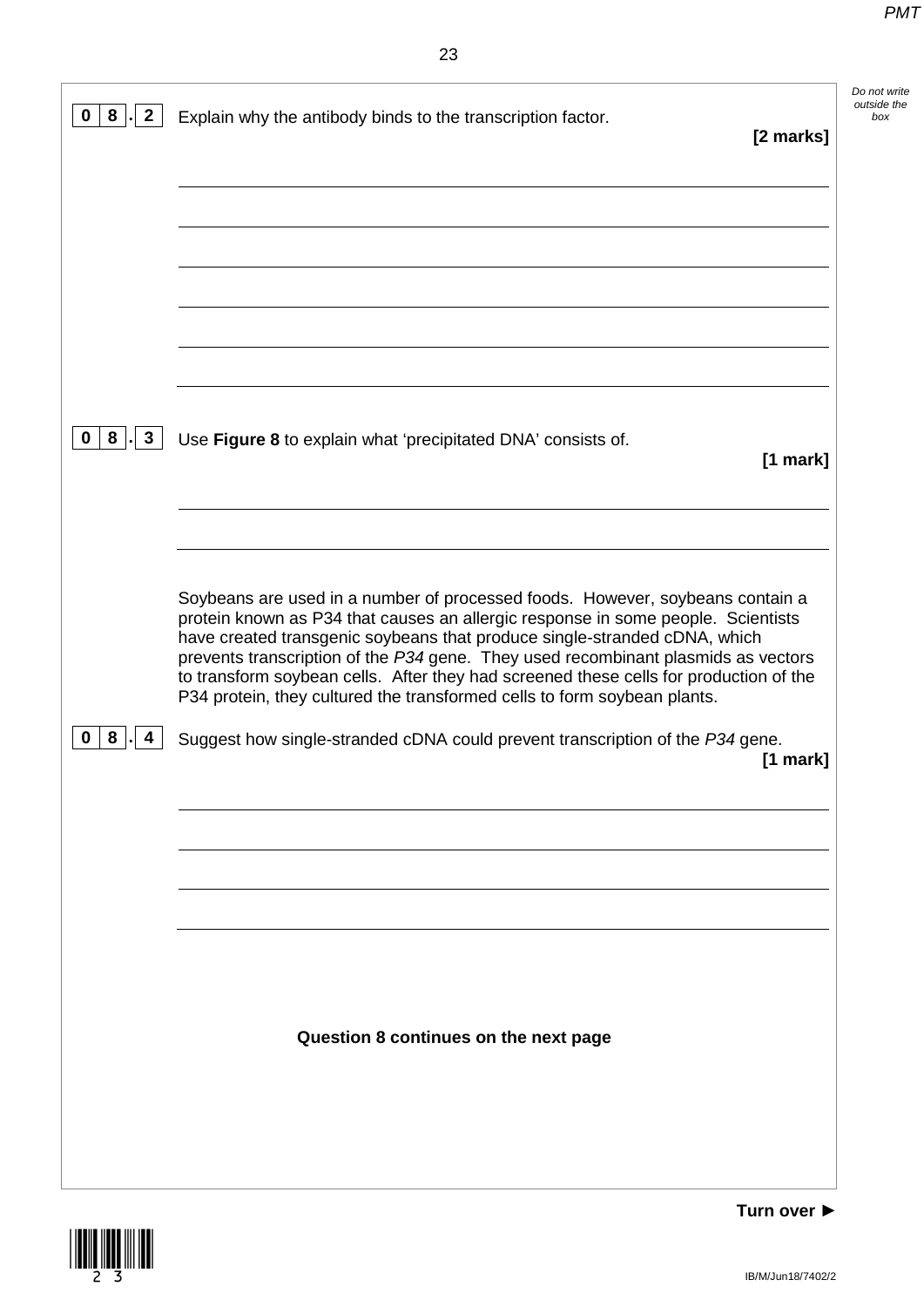*Do not write outside the* 

|                                         | [2 marks]                                                                                                                                                                |
|-----------------------------------------|--------------------------------------------------------------------------------------------------------------------------------------------------------------------------|
|                                         |                                                                                                                                                                          |
|                                         |                                                                                                                                                                          |
|                                         |                                                                                                                                                                          |
|                                         |                                                                                                                                                                          |
|                                         | <u> 1989 - Johann Stoff, deutscher Stoffen und der Stoffen und der Stoffen und der Stoffen und der Stoffen und de</u>                                                    |
| $8$ .<br>$\mathbf{0}$<br>$6\phantom{1}$ |                                                                                                                                                                          |
|                                         | The soybean cells were screened for the presence of the P34 protein. This process<br>involved the use of gel electrophoresis to separate proteins extracted from soybean |
|                                         | cells.<br>Suggest two features of the structure of different proteins that enable them to be<br>separated by gel electrophoresis.                                        |
|                                         | [2 marks]<br>1                                                                                                                                                           |
|                                         |                                                                                                                                                                          |
|                                         | $2^{\circ}$                                                                                                                                                              |
|                                         |                                                                                                                                                                          |
|                                         |                                                                                                                                                                          |

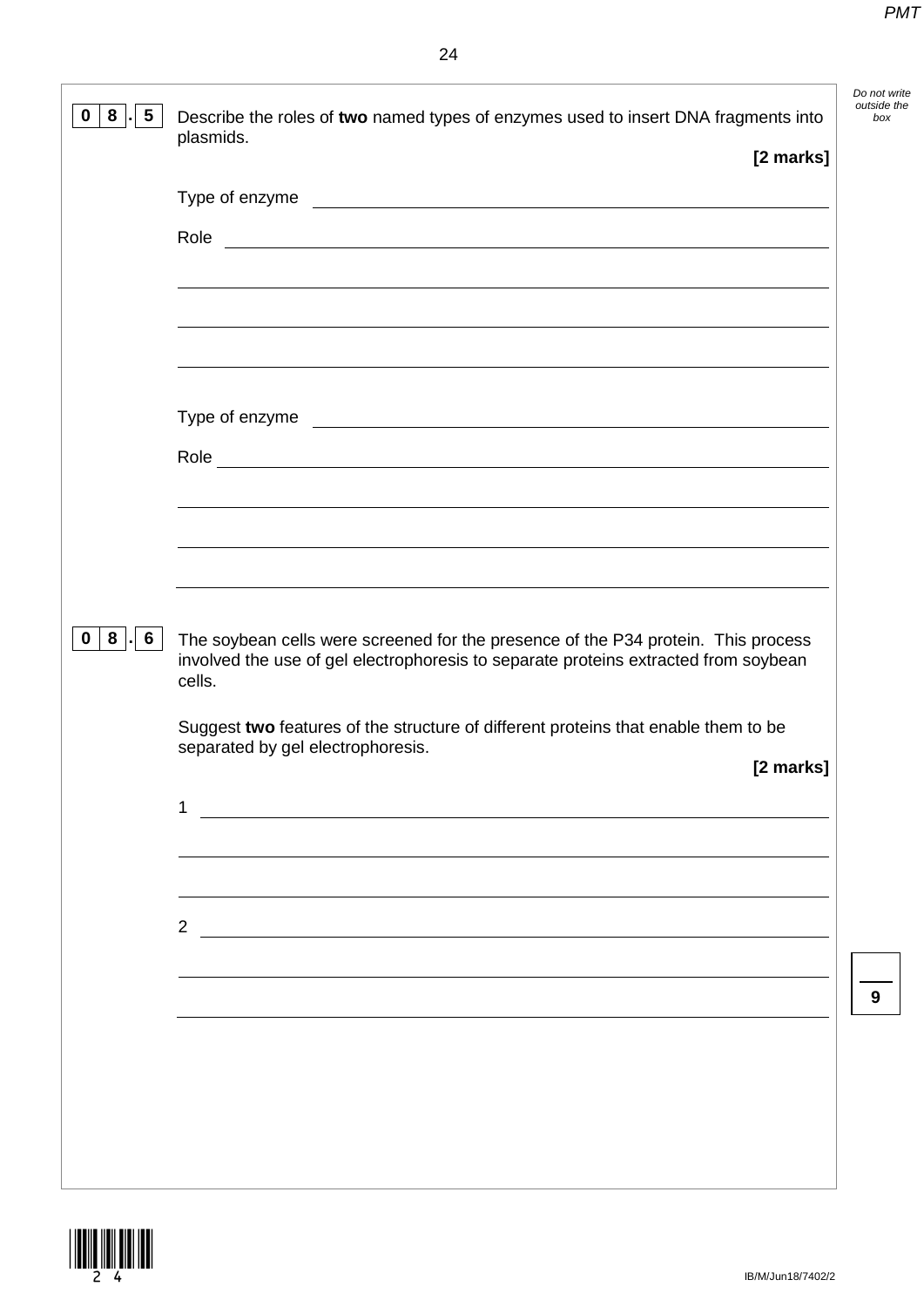



IB/M/Jun18/7402/2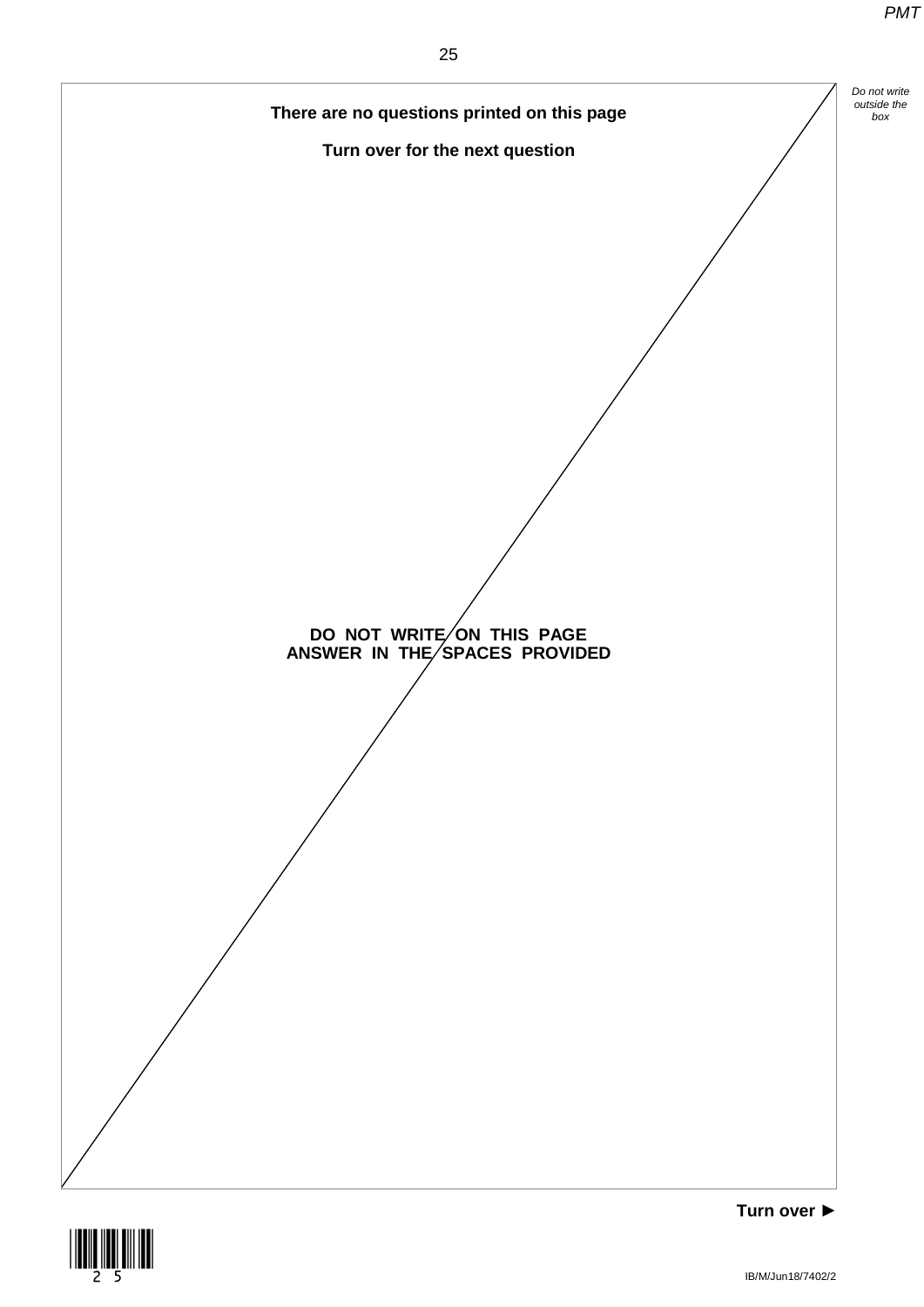*Do not write outside the* 

| 9<br>0                            | Do not<br>Lactose is the main sugar in milk and is hydrolysed by the enzyme lactase. Lactase is<br>essential to newborn mammals as milk is their only source of food. Most mammals<br>stop producing lactase when they start feeding on other food sources. Humans are<br>an exception to this because some continue to produce lactase as adults. The ability<br>to continue producing lactase is known as lactase persistence (LP) and is controlled<br>by a dominant allele. A number of hypotheses based on different selection pressures<br>have been put forward to explain LP in humans. |
|-----------------------------------|-------------------------------------------------------------------------------------------------------------------------------------------------------------------------------------------------------------------------------------------------------------------------------------------------------------------------------------------------------------------------------------------------------------------------------------------------------------------------------------------------------------------------------------------------------------------------------------------------|
| 9<br>0                            | One hypothesis for LP in humans suggests that the selective pressure was related to<br>some human populations farming cattle as a source of milk.                                                                                                                                                                                                                                                                                                                                                                                                                                               |
|                                   | Describe how farming cattle as a source of milk could have led to an increase in LP.<br>[4 marks]                                                                                                                                                                                                                                                                                                                                                                                                                                                                                               |
|                                   |                                                                                                                                                                                                                                                                                                                                                                                                                                                                                                                                                                                                 |
|                                   |                                                                                                                                                                                                                                                                                                                                                                                                                                                                                                                                                                                                 |
|                                   |                                                                                                                                                                                                                                                                                                                                                                                                                                                                                                                                                                                                 |
|                                   |                                                                                                                                                                                                                                                                                                                                                                                                                                                                                                                                                                                                 |
|                                   |                                                                                                                                                                                                                                                                                                                                                                                                                                                                                                                                                                                                 |
| 9<br>$\mathbf{2}$<br>$\mathbf{0}$ | Use the information provided to explain why the number of people showing LP would<br>rapidly increase once selection for this condition had been established.                                                                                                                                                                                                                                                                                                                                                                                                                                   |
|                                   | [2 marks]                                                                                                                                                                                                                                                                                                                                                                                                                                                                                                                                                                                       |
|                                   |                                                                                                                                                                                                                                                                                                                                                                                                                                                                                                                                                                                                 |
|                                   |                                                                                                                                                                                                                                                                                                                                                                                                                                                                                                                                                                                                 |
|                                   |                                                                                                                                                                                                                                                                                                                                                                                                                                                                                                                                                                                                 |

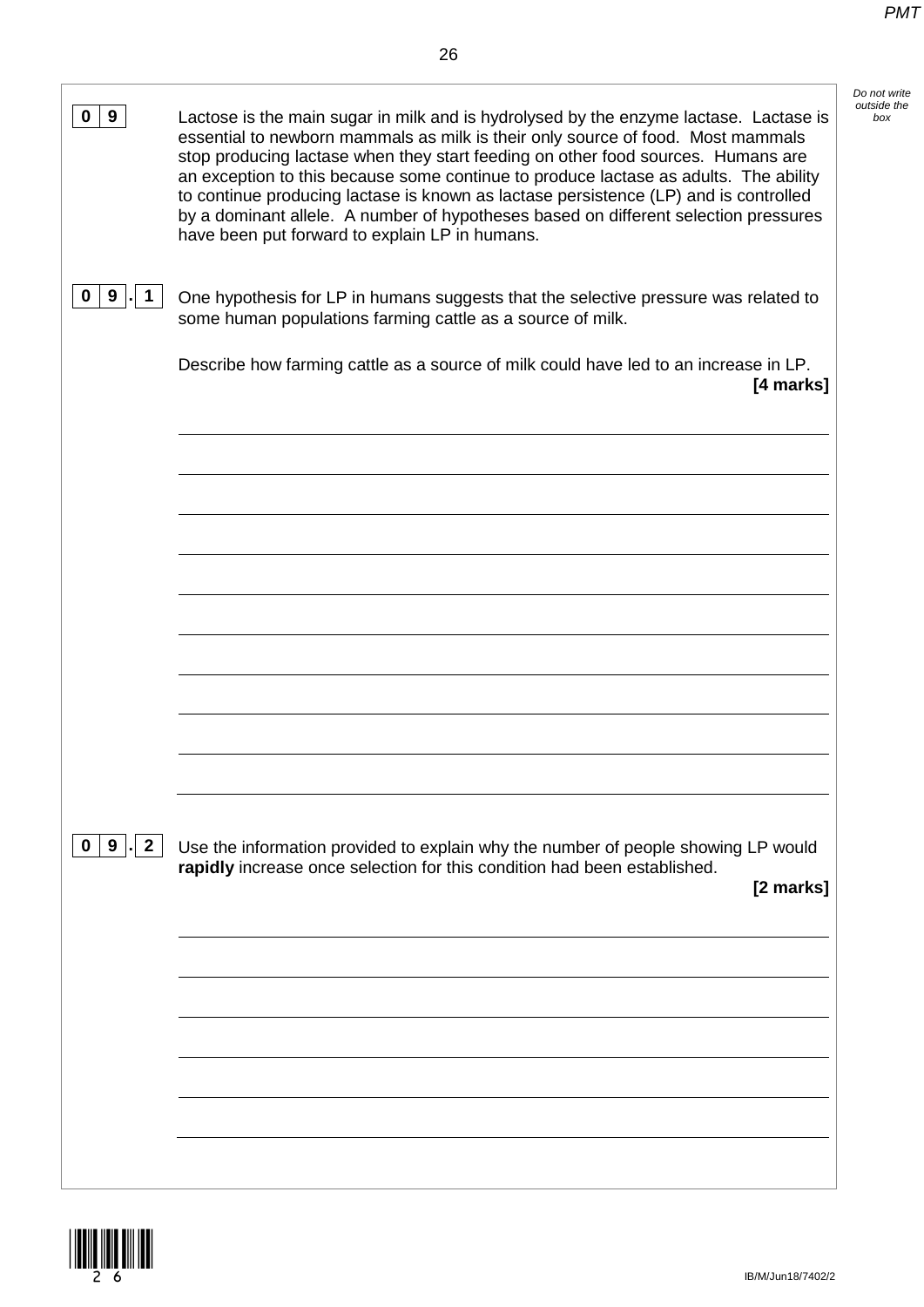*Do not write outside the* 



**0 9**  $\cdot$  **3** Lactase persistence is caused by a mutation in DNA. This mutation does not occur in the gene coding for lactase.

Suggest and explain how this mutation causes LP.

**[2 marks]**

**8**

**Turn over for the next question**

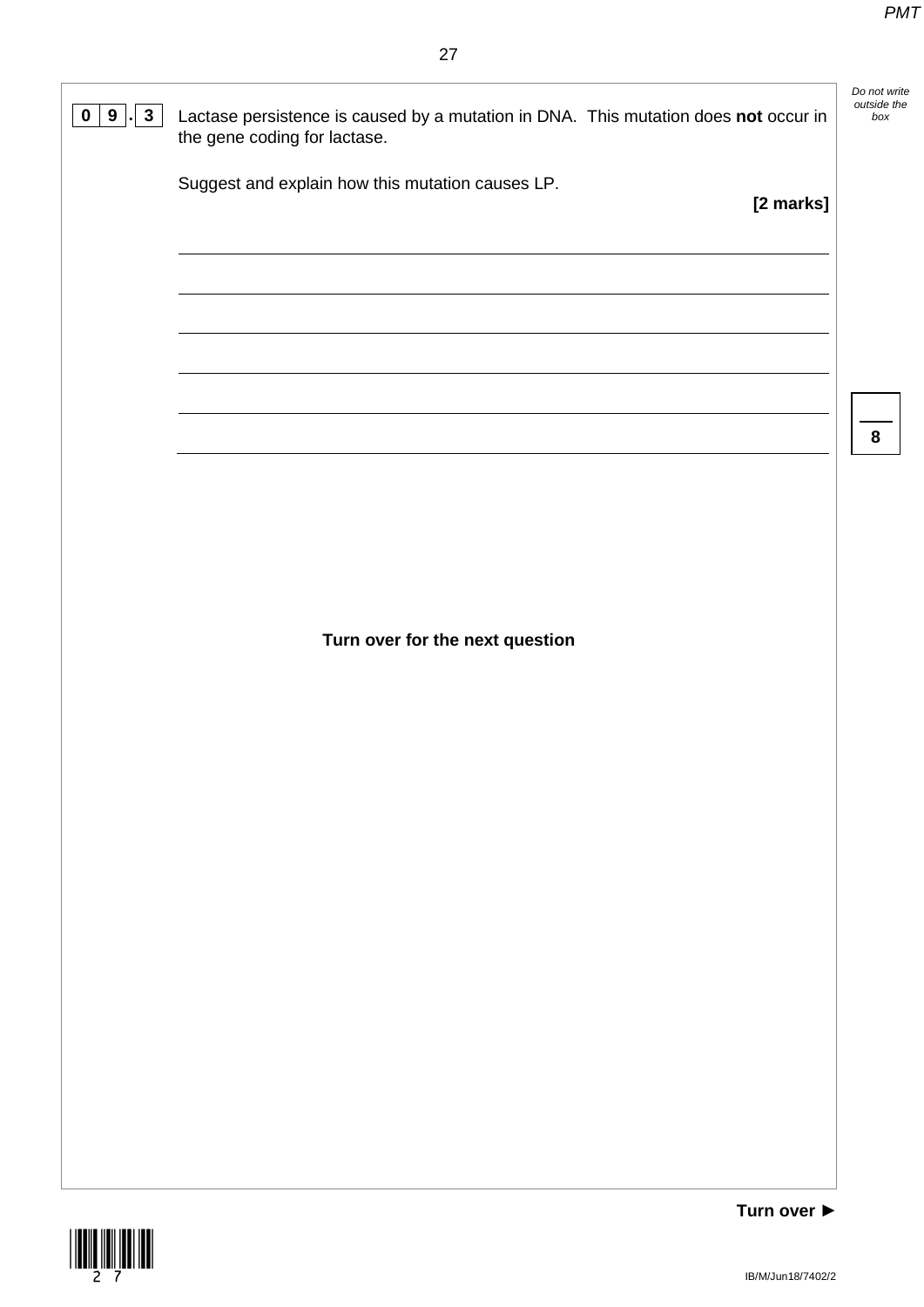*Do not write outside the* 

| $\mathbf 0$<br>1                                              | Read the following passage.                                                                                                                                                                                                                                                                                                                                                                                                                                                                                                                                     |           |
|---------------------------------------------------------------|-----------------------------------------------------------------------------------------------------------------------------------------------------------------------------------------------------------------------------------------------------------------------------------------------------------------------------------------------------------------------------------------------------------------------------------------------------------------------------------------------------------------------------------------------------------------|-----------|
|                                                               | Complete achromatopsia is a form of complete colour blindness. It is caused<br>by having only rods and no functional cone cells. People with complete<br>achromatopsia have difficulty in seeing detail. Complete achromatopsia is<br>caused by an autosomal recessive allele and is usually very rare in<br>populations with only one in 40 000 being affected. However on the Pacific<br>island of Pingelap ten percent of the population are affected.                                                                                                       | 5         |
|                                                               | One form of red-green colour blindness is caused by a sex-linked recessive<br>allele which affects more men than women. People with this red-green<br>colour blindness are unable to distinguish between red and green, and also<br>between other colours. They have green-sensitive cones but the<br>photoreceptive pigment they contain does not function.                                                                                                                                                                                                    | 10        |
|                                                               | Scientists investigated the use of gene therapy to correct red-green colour<br>blindness in monkeys. They injected viruses containing the gene for the<br>green-sensitive pigment directly into the eyes of the monkeys. Although the<br>monkeys maintained two years of colour vision, there is debate on whether<br>this form of gene therapy is worthwhile. No clinical trials of this procedure<br>have been carried out on humans. Current research into the treatment of<br>red-green colour blindness involves the use of induced pluripotent stem cells | 15        |
|                                                               | (iPS cells). The use of iPS cells could have advantages over the use of gene<br>therapy.                                                                                                                                                                                                                                                                                                                                                                                                                                                                        | 20        |
|                                                               | Use the information in the passage and your own knowledge to answer the<br>following questions.                                                                                                                                                                                                                                                                                                                                                                                                                                                                 |           |
| $\mathbf{0}$<br>1<br>$\overline{\phantom{a}}$<br>$\mathbf{1}$ | People with complete achromatopsia have difficulty in seeing detail (lines 2-3).                                                                                                                                                                                                                                                                                                                                                                                                                                                                                |           |
|                                                               | Explain why.                                                                                                                                                                                                                                                                                                                                                                                                                                                                                                                                                    | [3 marks] |
|                                                               |                                                                                                                                                                                                                                                                                                                                                                                                                                                                                                                                                                 |           |
|                                                               |                                                                                                                                                                                                                                                                                                                                                                                                                                                                                                                                                                 |           |
|                                                               |                                                                                                                                                                                                                                                                                                                                                                                                                                                                                                                                                                 |           |
|                                                               |                                                                                                                                                                                                                                                                                                                                                                                                                                                                                                                                                                 |           |
|                                                               |                                                                                                                                                                                                                                                                                                                                                                                                                                                                                                                                                                 |           |
|                                                               |                                                                                                                                                                                                                                                                                                                                                                                                                                                                                                                                                                 |           |
|                                                               |                                                                                                                                                                                                                                                                                                                                                                                                                                                                                                                                                                 |           |

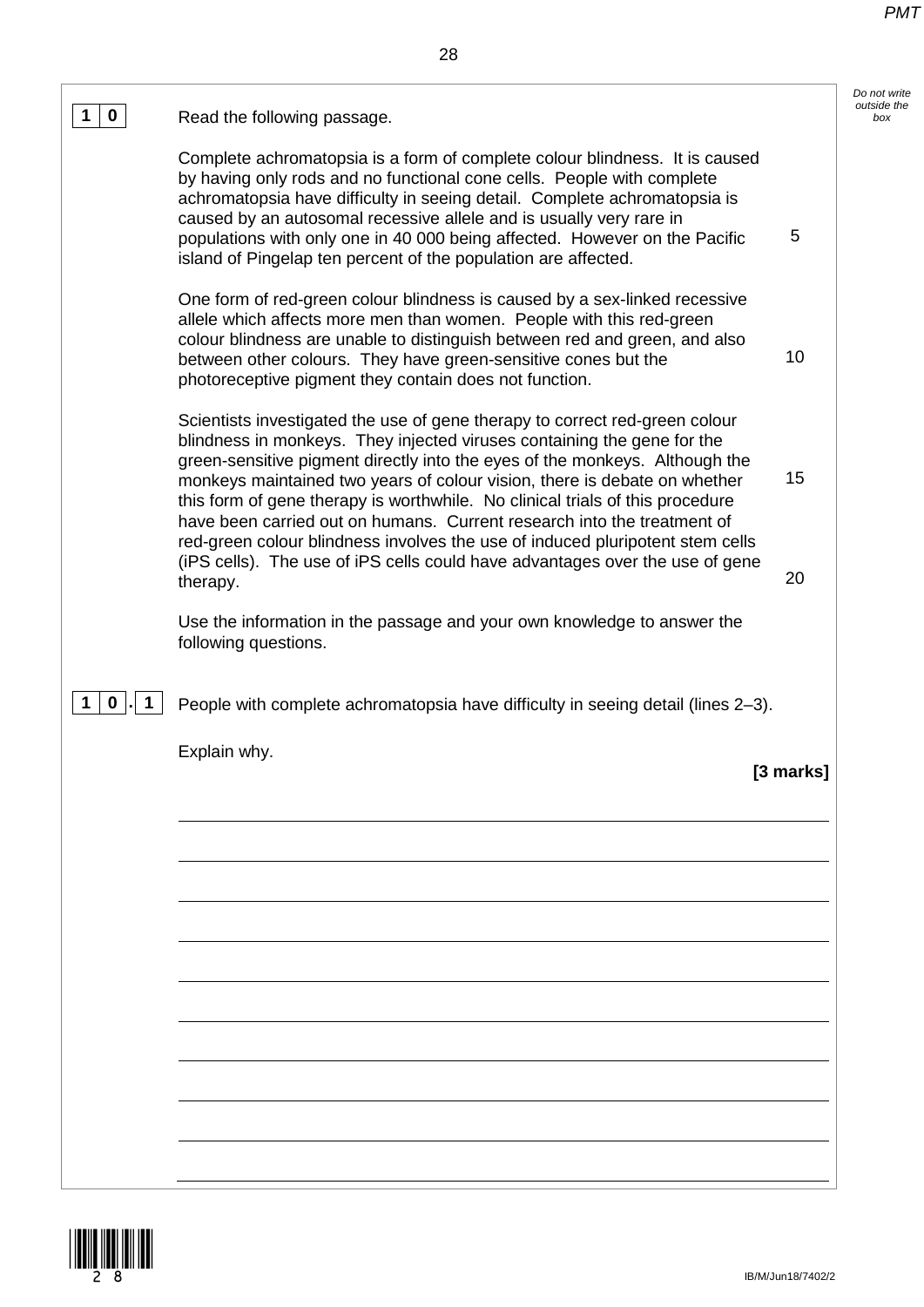| $\overline{2}$<br>$\mathbf 0$<br>1                           | Ten percent of the population on the Pacific island of Pingelap are affected by<br>complete achromatopsia (lines 3-6).                                       | Do not write<br>outside the<br>box |
|--------------------------------------------------------------|--------------------------------------------------------------------------------------------------------------------------------------------------------------|------------------------------------|
|                                                              | Use the Hardy-Weinberg equation to calculate the percentage of this population who<br>are heterozygous for this disorder.<br>Show your working.<br>[2 marks] |                                    |
|                                                              |                                                                                                                                                              |                                    |
|                                                              | $\%$<br>Answer $=$                                                                                                                                           |                                    |
| $\overline{\mathbf{3}}$<br>$\mathbf{0}$<br>$\mathbf 1$<br>J. | Red-green colour blindness affects more men than women (lines 7-8).                                                                                          |                                    |
|                                                              | Explain why.<br>[2 marks]                                                                                                                                    |                                    |
|                                                              |                                                                                                                                                              |                                    |
|                                                              |                                                                                                                                                              |                                    |
|                                                              |                                                                                                                                                              |                                    |
|                                                              |                                                                                                                                                              |                                    |
|                                                              | Question 10 continues on the next page                                                                                                                       |                                    |
|                                                              |                                                                                                                                                              |                                    |
|                                                              |                                                                                                                                                              |                                    |
|                                                              |                                                                                                                                                              |                                    |

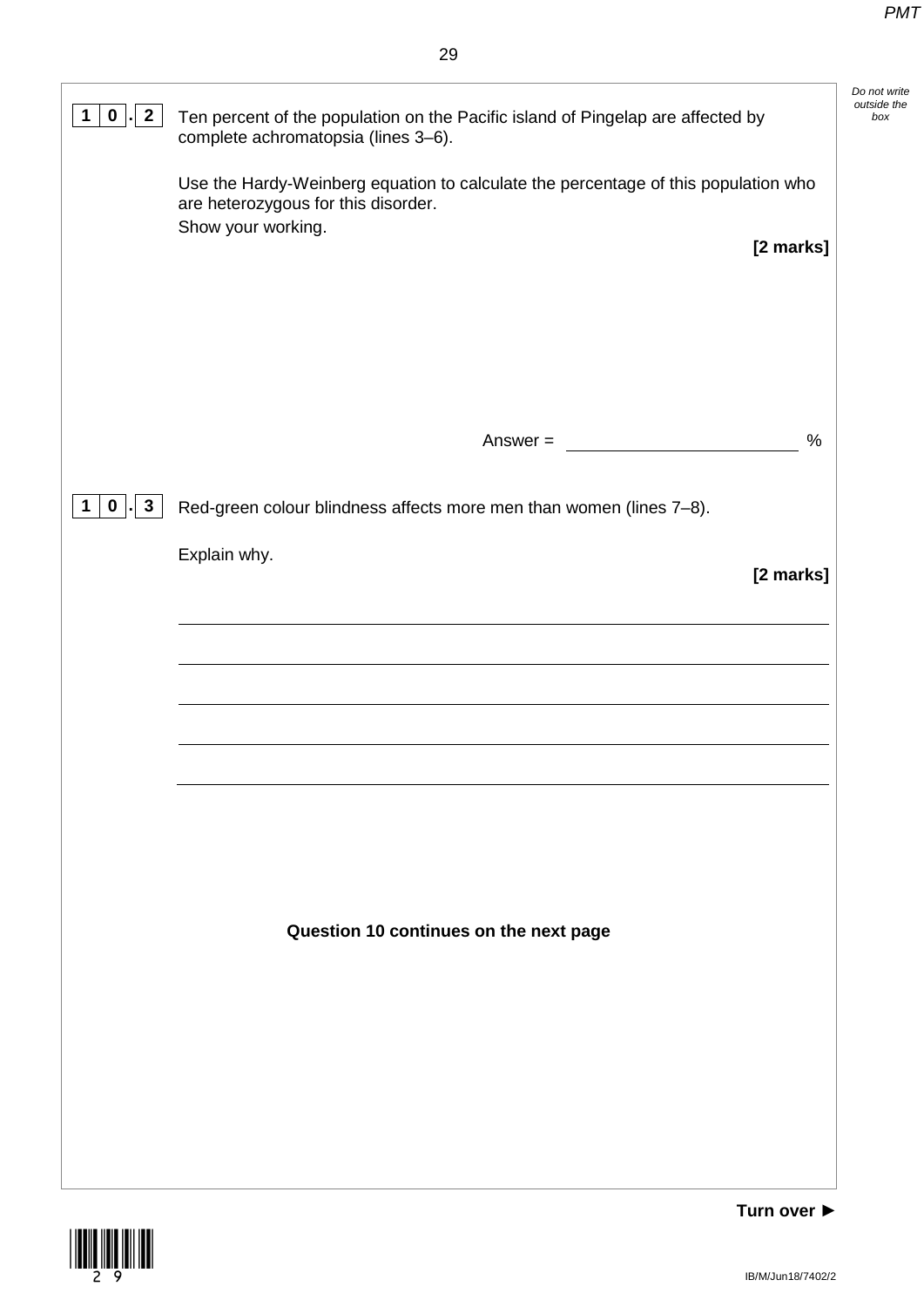*Do not write outside the* 

| $\mathbf 0$<br>4 | People with red-green colour blindness are unable to distinguish between red and<br>green, and also between other colours (lines 8-10).            |
|------------------|----------------------------------------------------------------------------------------------------------------------------------------------------|
|                  | Explain why.<br>[3 marks]                                                                                                                          |
|                  |                                                                                                                                                    |
|                  |                                                                                                                                                    |
|                  |                                                                                                                                                    |
|                  |                                                                                                                                                    |
|                  |                                                                                                                                                    |
|                  |                                                                                                                                                    |
| $0$   $5$        | Current research into the treatment of red-green colour blindness involves the use of<br>induced pluripotent stem cells (iPS cells) (lines 17-19). |
|                  | Suggest how iPS cells could correct red-green colour blindness.<br>[2 marks]                                                                       |
|                  |                                                                                                                                                    |
|                  |                                                                                                                                                    |
|                  |                                                                                                                                                    |
|                  |                                                                                                                                                    |
|                  |                                                                                                                                                    |
| 1                |                                                                                                                                                    |

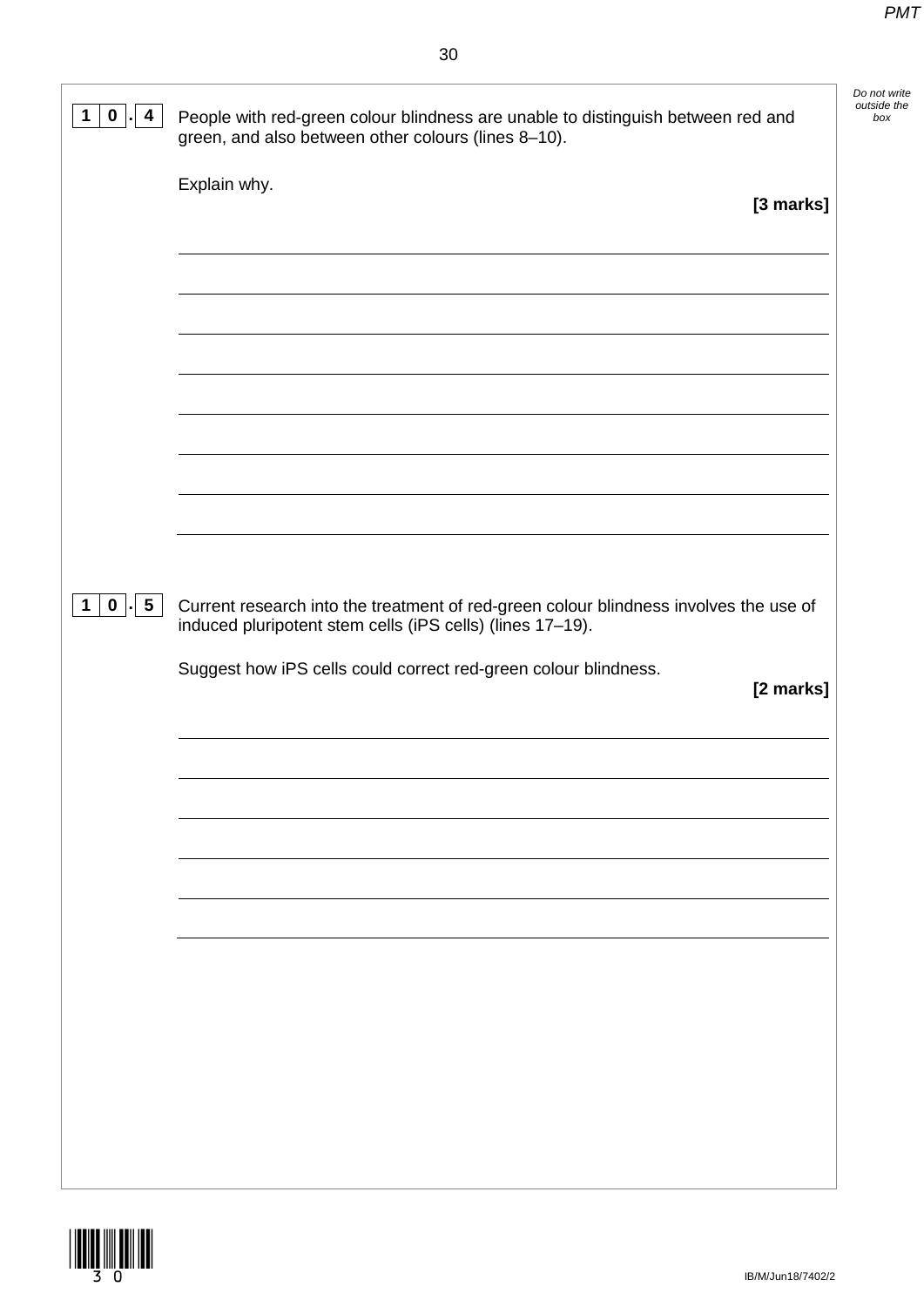red-green colour blindness (lines 19–20).

## *Do not write outside the*  **1 0 . 6** The use of iPS cells could have advantages over the use of gene therapy to correct *box* Using the information from the passage, suggest and explain reasons why. **[3 marks]**

**15**

**END OF QUESTIONS**